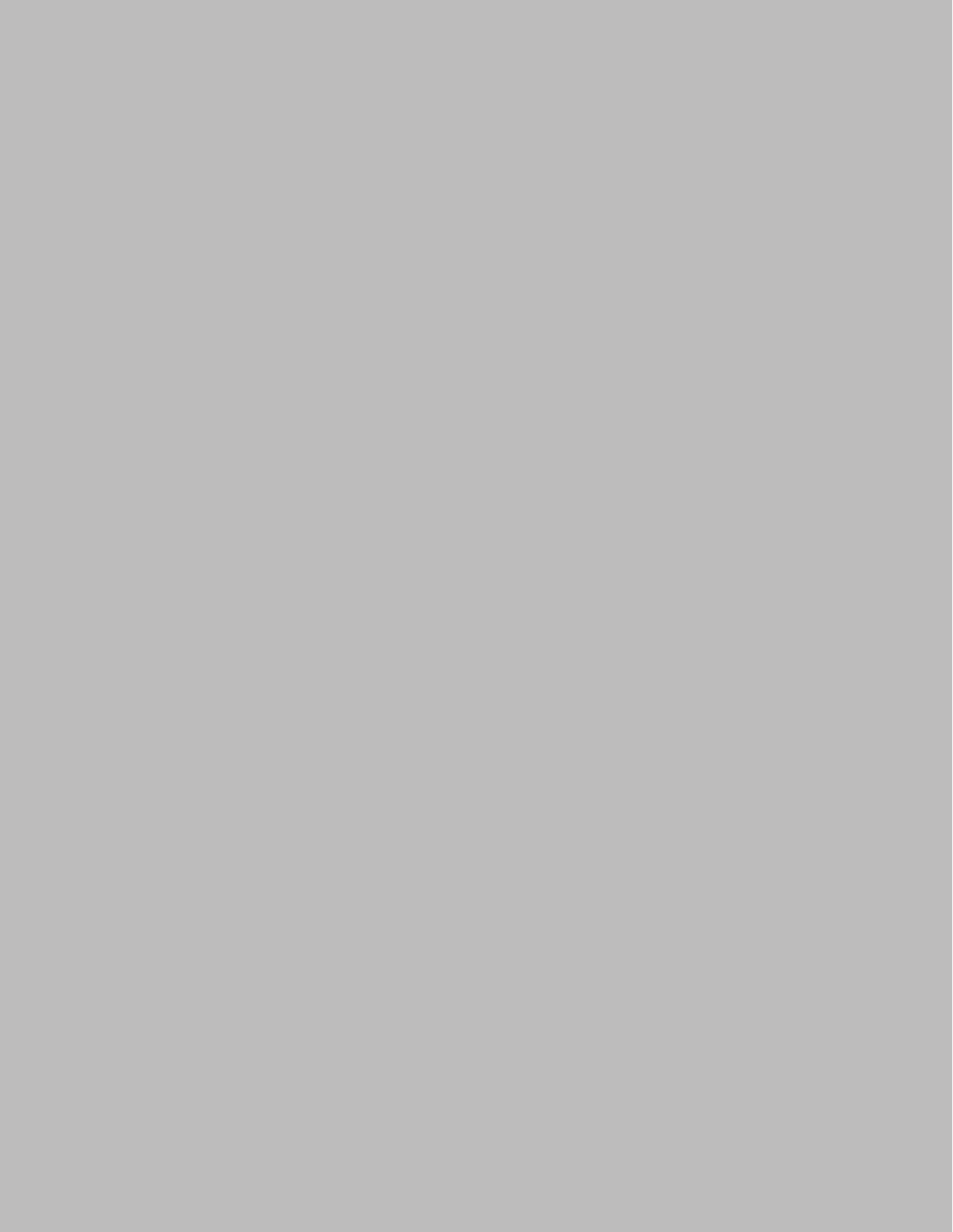• Approaches for identifying higher quality PAC providers

**Conclusion** 

#### **Introduction**

Beneficiaries seeking PAC often have many PAC options that vary substantially in quality

> Patients referred to PAC need assistance to identify better quality providers

• Principles for improving hospital discharge planning

**In this chapter**

# **beneficiaries to use higher quality post-acute care providers**

**Encouraging Medicare** 

## **Chapter summary**

About 40 percent of Medicare acute inpatient hospital discharges result in use of post-acute care (PAC), which includes four provider types: skilled nursing facilities (SNFs), home health agencies (HHAs), inpatient rehabilitation facilities, and long-term care hospitals. Ensuring that the patient is served by the appropriate type of PAC provider is critical, but the selection of a provider *within* a PAC category can be crucial because the quality of care varies widely among providers. Increasing the use of higher quality PAC providers is particularly important as CMS implements value-based payment reforms, such as the Hospital Readmissions Reduction Program (HRRP), hospital valuebased purchasing programs, and accountable care organizations (ACOs), which hold providers accountable for the expenditures related to readmissions during a PAC stay.

Beneficiaries report that they value quality of care and that they prefer PAC providers that are close to their home or family. Medicare discharge planning regulations place responsibility with hospitals for connecting inpatient acute care hospital patients with their options for PAC, including educating beneficiaries about their choices and facilitating access to PAC when necessary. Medicare regulations also require that hospitals consider patient preferences and guarantee beneficiary freedom of choice in selecting PAC providers, but hospitals are limited in the assistance they can provide. Though they are required to provide beneficiaries who need PAC with a list of nearby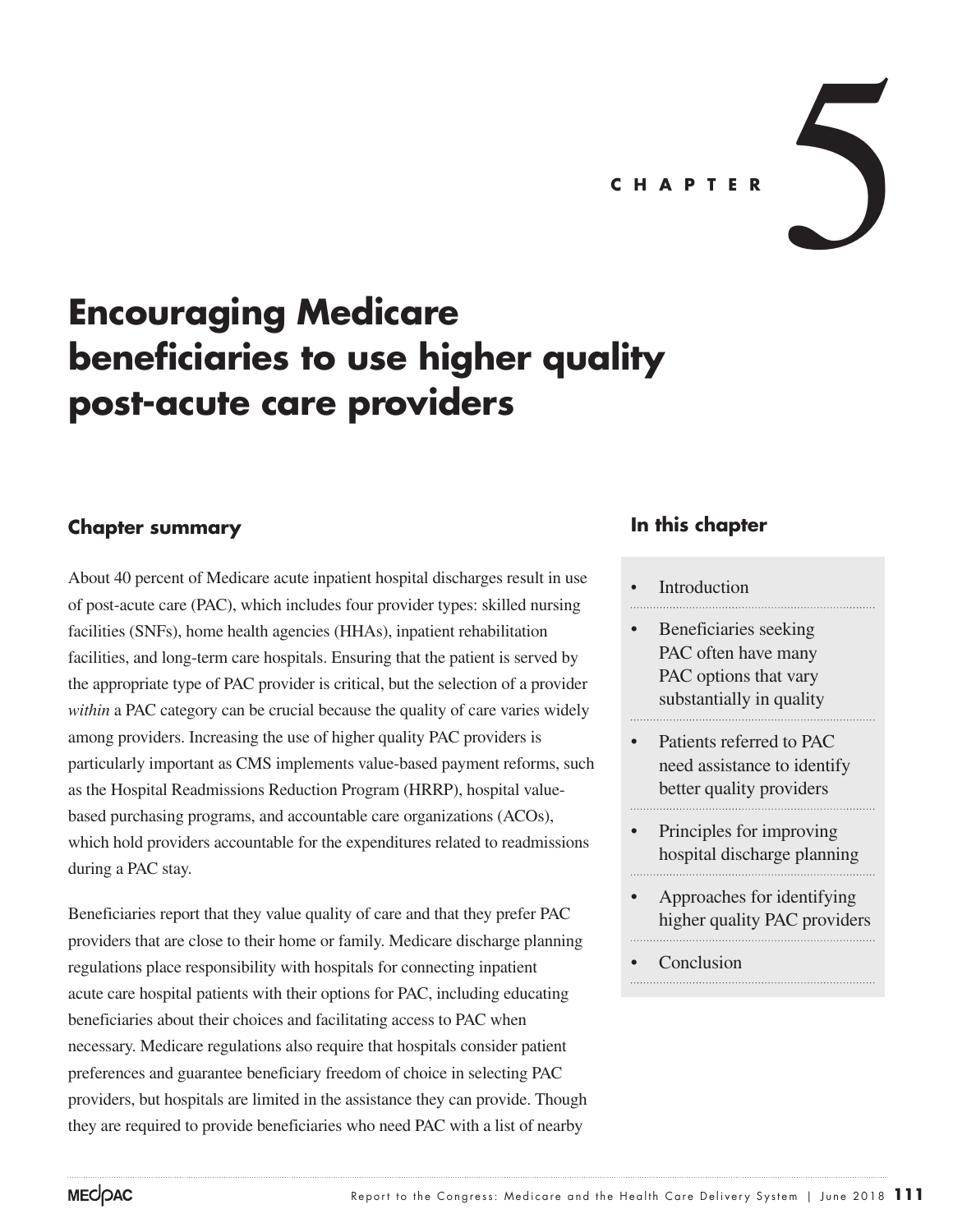SNFs and HHAs, Medicare regulations prohibit hospitals from recommending specific PAC providers. The Improving Medicare Post-Acute Care Transformation Act of 2014 requires hospitals to include quality data when informing beneficiaries about their options, but CMS has yet to finalize the regulations implementing this requirement. CMS has developed consumer-oriented websites that provide information on the quality of SNFs and HHAs, but many studies have concluded that these efforts have not significantly increased the use of higher quality PAC providers, possibly because beneficiaries are not always made aware of the data.

The Commission's analysis of referral patterns of Medicare beneficiaries who were sent to SNFs and HHAs indicates that, for many beneficiaries, another nearby provider offered better quality care, though not all of the higher quality providers may have had available capacity. For example, over 94 percent of beneficiaries who used HHA or SNF services had at least one provider within a 15-mile radius that had higher performance on a composite quality indicator than the provider they selected. About 70 percent of beneficiaries who received HHA services had 5 or more other HHAs within a 15-mile radius that offered better quality than their original provider, while almost half of SNF users had 5 or more options with better quality.

Helping beneficiaries to identify better quality PAC providers should be a goal in a reformed discharge planning process, and authorizing hospital discharge planners to recommend specific higher quality PAC providers would further this goal. However, several design decisions would need to be resolved. First, a consistent approach to identifying better quality PAC providers would be needed, and quality standards would need to be transparent for PAC providers and beneficiaries. Second, policies would be needed to safeguard against potential conflicts of interest that could ensue from the authority to recommend specific providers. Finally, the criteria to determine what defines a quality provider would need to account for variations in quality across markets since the number of higher quality providers available in any market will depend on how quality is defined.

Regardless of the approach selected to encourage the use of higher quality PAC providers, beneficiaries should retain freedom of choice. Beneficiaries may have important concerns that are not necessarily reflected in standard quality measures, such as language competency or proximity to family members. These preferences may lead them to select a PAC provider that has lower performance on some quality measures, but additional quality information would allow them to better understand the nature of their options and any trade-offs.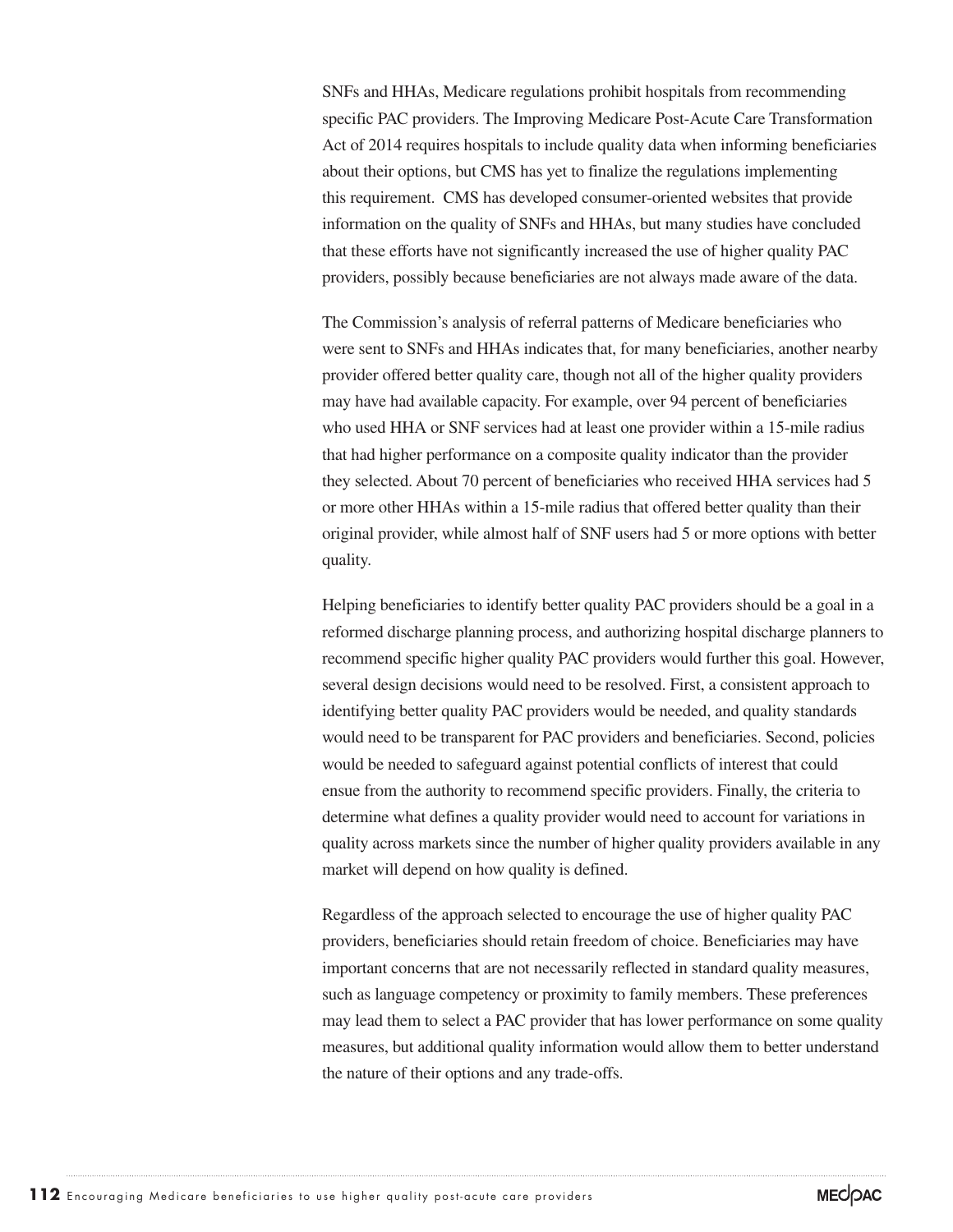Medicare's options for expanding the authority of discharge planners to recommend higher quality PAC providers could include prescriptive approaches that provide specific metrics or definitions that hospitals must use or more flexible approaches that leave key decisions to discharge planners. A hybrid approach could specify certain selection criteria hospitals would need to use while granting hospitals discretion in the application of these criteria.

In a flexible approach, hospitals would be responsible for defining the criteria they would use for identifying higher quality PAC providers. Hospitals would select quality measures, collect data from PAC providers or other sources of information, and set the performance levels that PAC providers have to meet. CMS could require that hospitals establish formal vetting processes for setting the criteria and reviewing PAC provider performance to provide some degree of transparency for beneficiaries and PAC providers. This option would allow hospitals to use criteria they believe best meet the needs of their patient populations and reflect the availability of PAC providers in their local markets. However, it could be confusing for beneficiaries and PAC providers in a market area to have different hospitals use different quality definitions. In addition, this option could be administratively complex for CMS to oversee.

In a prescriptive approach, CMS would select the quality measures, set the performance levels, identify and notify hospitals and PAC providers, and update the measures as new data became available. Hospitals would be required to notify beneficiaries of the PAC providers that are designated as higher quality. This option would ensure consistent standards of quality and would be less burdensome for hospitals. However, the number of PAC providers designated as high quality would vary across markets. Beneficiaries could find it difficult to select a higher quality provider in areas with limited supply.

In a variation of the prescriptive approach, CMS could rate providers on a composite measure that captures various aspects of PAC quality. In each market, discharge planners could highlight the PAC providers that are higher rated and have available capacity. This approach would account for the variation in quality across markets and provide more flexibility to discharge planners. ■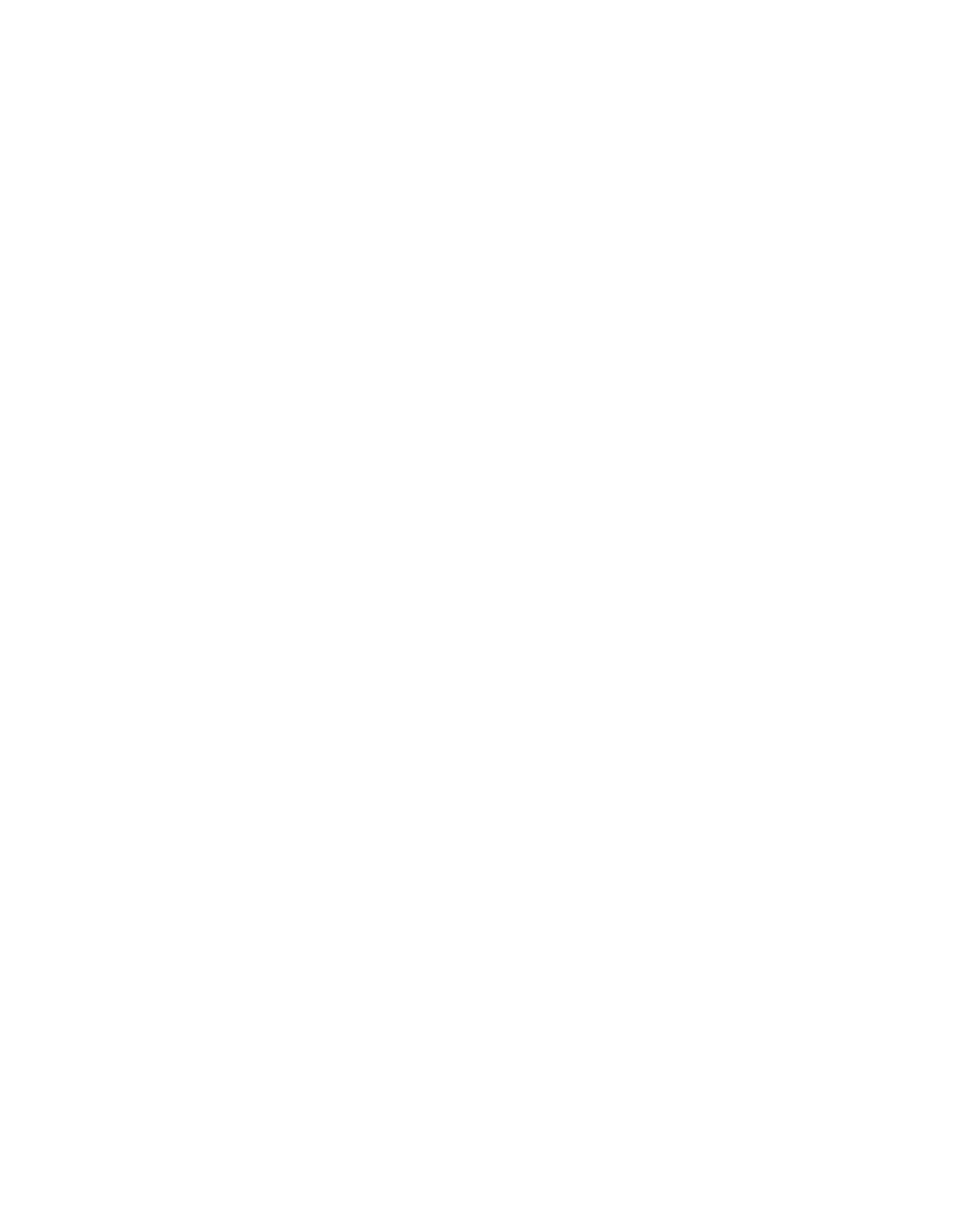## **Introduction**

While many delivery system reform options highlight the importance of placing patients in the appropriate type of post-acute care (PAC)—skilled nursing facility (SNF), home health agency (HHA), inpatient rehabilitation facility (IRF), or long-term care hospital (LTCH)—the selection of a *particular* PAC provider from among several of any given type can also be crucial for the clinical outcome and expenditures of an episode of care. Beneficiaries seeking posthospital care, particularly those patients referred to SNFs and HHAs, frequently have many agencies or nursing facilities operating in their markets. CMS has implemented some initiatives to help beneficiaries identify better PAC providers, but these efforts may not be adequate.

Encouraging beneficiaries to use higher quality providers is also important because PAC services are costly and frequently used in traditional fee-for-service (FFS) Medicare. In 2015, about 40 percent of hospital discharges resulted in the use of PAC services, and Medicare spending on PAC totaled about 10 percent of all FFS expenditures—over \$60 billion. PAC providers vary in the quality of care they provide, as we have reported annually in our analyses of Medicare payment adequacy (Medicare Payment Advisory Commission 2018). Lower quality providers have higher rates of complications such as rehospitalizations and emergency services use, resulting in worse health outcomes for beneficiaries and further driving up Medicare spending. Policies that encourage the selection of higher quality providers could yield better quality of care and lower Medicare spending and beneficiary cost sharing.

Medicare discharge planning regulations place responsibility with hospitals for connecting inpatient acute hospital patients with their options for PAC, including educating beneficiaries about their choices and providing referrals when necessary. These regulations are designed not only to ease the burden for arranging posthospital care for beneficiaries but also to guarantee beneficiary freedom of choice in selecting PAC providers. In fact, current regulations do not permit discharge planners to recommend specific PAC providers to beneficiaries.

Increasing the use of higher quality PAC providers is particularly important as CMS implements value-based payment reforms that hold hospitals accountable for the expenditures and outcomes related to PAC (Table 5-1,

p. 116). For example, under the Hospital Readmissions Reduction Program (HRRP), the quality of the PAC providers selected by a hospital's patients could affect whether the hospital receives a reward or penalty. Other models, such as accountable care organizations (ACOs) and payment bundles that include inpatient hospital care and PAC, can create even more explicit links between hospitals' financial incentives and the use of higher quality PAC providers. Because Medicare's current discharge planning regulations have not been substantially revised in over 20 years, opportunities exist to update them to better serve beneficiaries and advance delivery system reform.

### **Beneficiaries seeking PAC often have many PAC options that vary substantially in quality**

Though the supply of PAC providers varies widely across the country, most beneficiaries have a number of PAC providers in their local area. Most areas have at least one, if not many, SNFs and HHAs participating in Medicare. For example, 86 percent of beneficiaries had five or more HHAs operating in their zip code of residence in 2016 (Medicare Payment Advisory Commission 2018). The supply of IRFs and LTCHs is more concentrated. In practice, most hospitals refer to many SNF and HHA providers. For example, one study found that, in 2008, the average hospital referred patients needing PAC services to 23 HHAs and 34 SNFs (Lau et al. 2014). Two recent studies have found that readmission rates generally decrease when a hospital's PAC discharges are concentrated with a select number of providers, so referring to a wider range of providers than necessary may increase readmission rates (Rahman et al. 2013, Schoenfeld et al. 2016). While factors in addition to supply, such as distance from a beneficiary's residence, bed availability, and any special clinical needs, can constrain a beneficiary's options, the substantial supply of providers in many areas indicates that beneficiaries usually have a number of nearby options in selecting a PAC provider.

Selecting among providers in markets with a robust supply is complicated by the variation in quality among PAC providers. For example, the Commission found the following in analyses of PAC providers:

• Among SNFs, potentially avoidable rehospitalization rates for the first 30 days of a stay averaged 20.2 percent for the lowest performing quartile of facilities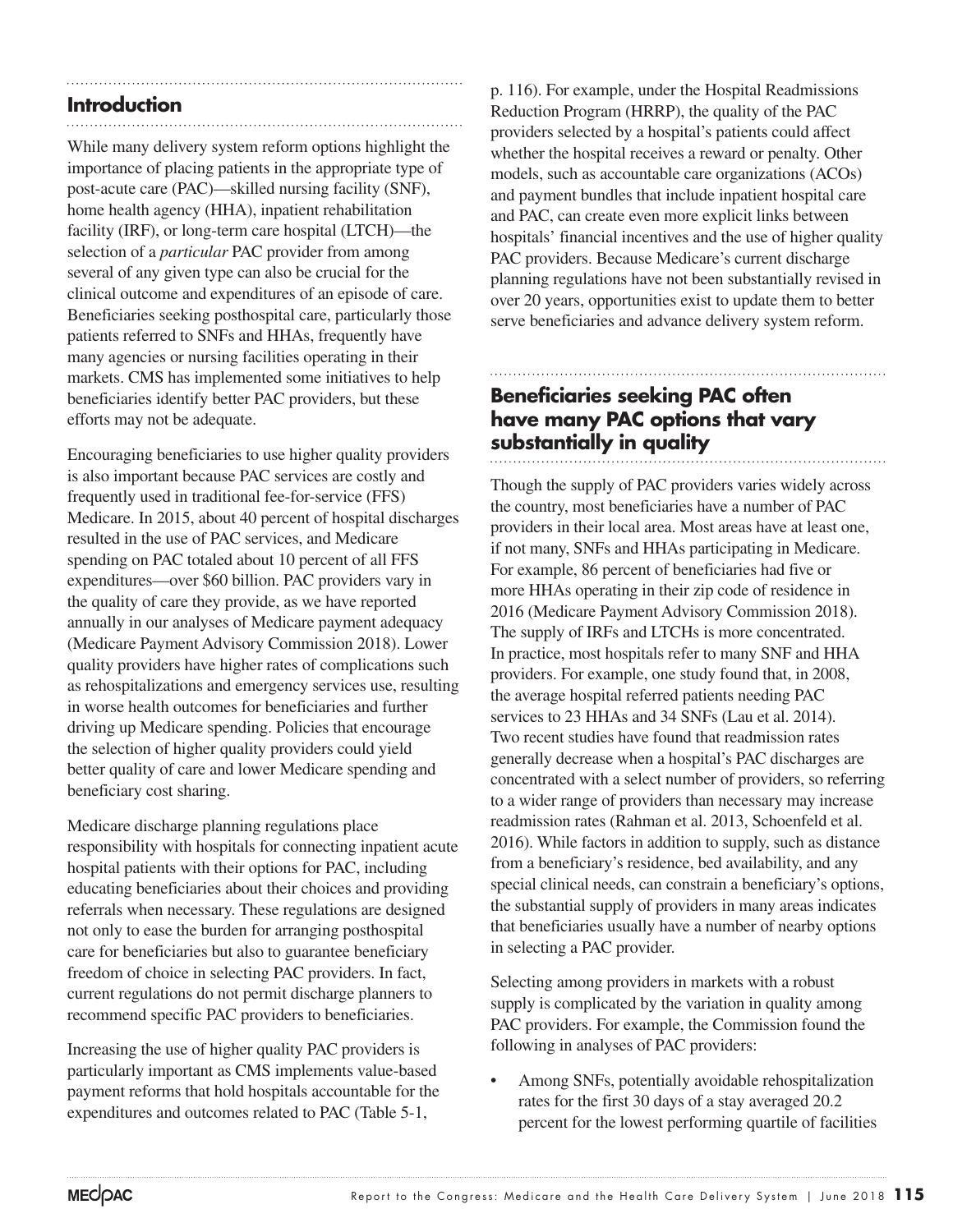#### **5–1 Medicare initiatives that place hospitals at financial risk for readmissions from PAC**

|                                                                                                                  | <b>Initiative</b>                                                                                                                                                                                                                                | Participation                                                                                                  | <b>Financial incentive to prevent</b><br>readmissions                                                                                                                                                                         |
|------------------------------------------------------------------------------------------------------------------|--------------------------------------------------------------------------------------------------------------------------------------------------------------------------------------------------------------------------------------------------|----------------------------------------------------------------------------------------------------------------|-------------------------------------------------------------------------------------------------------------------------------------------------------------------------------------------------------------------------------|
| <b>Inpatient hospital</b><br>value-based<br>purchasing<br>program                                                | VBP incentive that pays hospitals<br>bonuses or imposes penalties based on<br>their performance                                                                                                                                                  | Mandatory for all<br>PPS hospitals                                                                             | Payment determination is in part based<br>on a measure of spending in the 30-day<br>postdischarge period.                                                                                                                     |
| Hospital<br><b>Readmissions</b><br><b>Reduction</b><br>Program                                                   | Penalty for hospitals that exceed<br>expected rate of readmission for six<br>conditions                                                                                                                                                          | Mandatory for all<br>PPS hospitals                                                                             | The program includes a financial penalty<br>for hospitals with higher than expected<br>readmissions.                                                                                                                          |
| Comprehensive<br><b>Care for Joint</b><br>Replacement                                                            | Creates an incentive that holds<br>hospitals accountable for cost and<br>quality of the inpatient acute care<br>services and 90 days of postdischarge<br>care for joint replacement patients                                                     | Mandatory for all<br>hospitals in 67 selected<br>urban areas (CMS<br>intends to reduce to 34<br>areas in 2018) | Hospitals in the CCJR program can<br>receive a bonus or penalty depending on<br>their aggregate spending in the payment<br>bundle. Lowering readmissions from PAC<br>helps keep spending below target.                        |
| <b>Bundled</b><br><b>Payments</b><br>for Care<br>Improvement                                                     | Includes a model that allows hospitals<br>to select a bundle that includes the<br>inpatient stay plus PAC and all related<br>services up to 90 days after discharge;<br>the beneficiary's condition must be 1<br>or more of 48 diagnostic groups | Voluntary                                                                                                      | Participants in the BPCI initiative can<br>receive bonus payments if they keep<br>spending below a target based on prior<br>utilization.                                                                                      |
| <b>Accountable care</b><br>organizations<br>(Next Generation<br>or Medicare<br><b>Shared Savings</b><br>Program) | Hospitals can participate in ACOs with<br>other stakeholders to share financial<br>risk and collaborate to improve care;<br>not all ACOs include a hospital                                                                                      | Voluntary                                                                                                      | Incentives vary depending on the program.<br>Hospitals that lower readmissions relative<br>to their target will have lower spending<br>and better quality, which will influence<br>whether they receive penalties or bonuses. |

Note: PAC (post-acute care), VBP (value-based purchasing), PPS (prospective payment system), CCJR (Comprehensive Care for Joint Replacement), BPCI (Bundled Payments for Care Improvement), ACO (accountable care organization).

Source: MedPAC analysis.

compared with 8.4 percent for the highest performing quartile in 2015 (Medicare Payment Advisory Commission 2017).

- Among HHAs, rates of hospitalization during or within the 30 days after home health care in 2014 varied from 17.5 percent for the agency at the 25th percentile compared with 30.1 percent for the agency at the 75th percentile.
- Among IRFs, the share of patients discharged to a SNF in 2015 almost doubled between the providers at the 25th percentile and the 75th percentile of the

range of performance (Medicare Payment Advisory Commission 2017).

These examples illustrate the importance of selecting a quality provider since the choice of provider can have implications for the quality of care received. Beneficiaries served by lower quality providers could experience additional hospital stays, have more difficulty recovering from the acute condition that required their hospitalization, and may have adverse long-term health outcomes (e.g., not recovering to a premorbid level of walking or other form of physical function).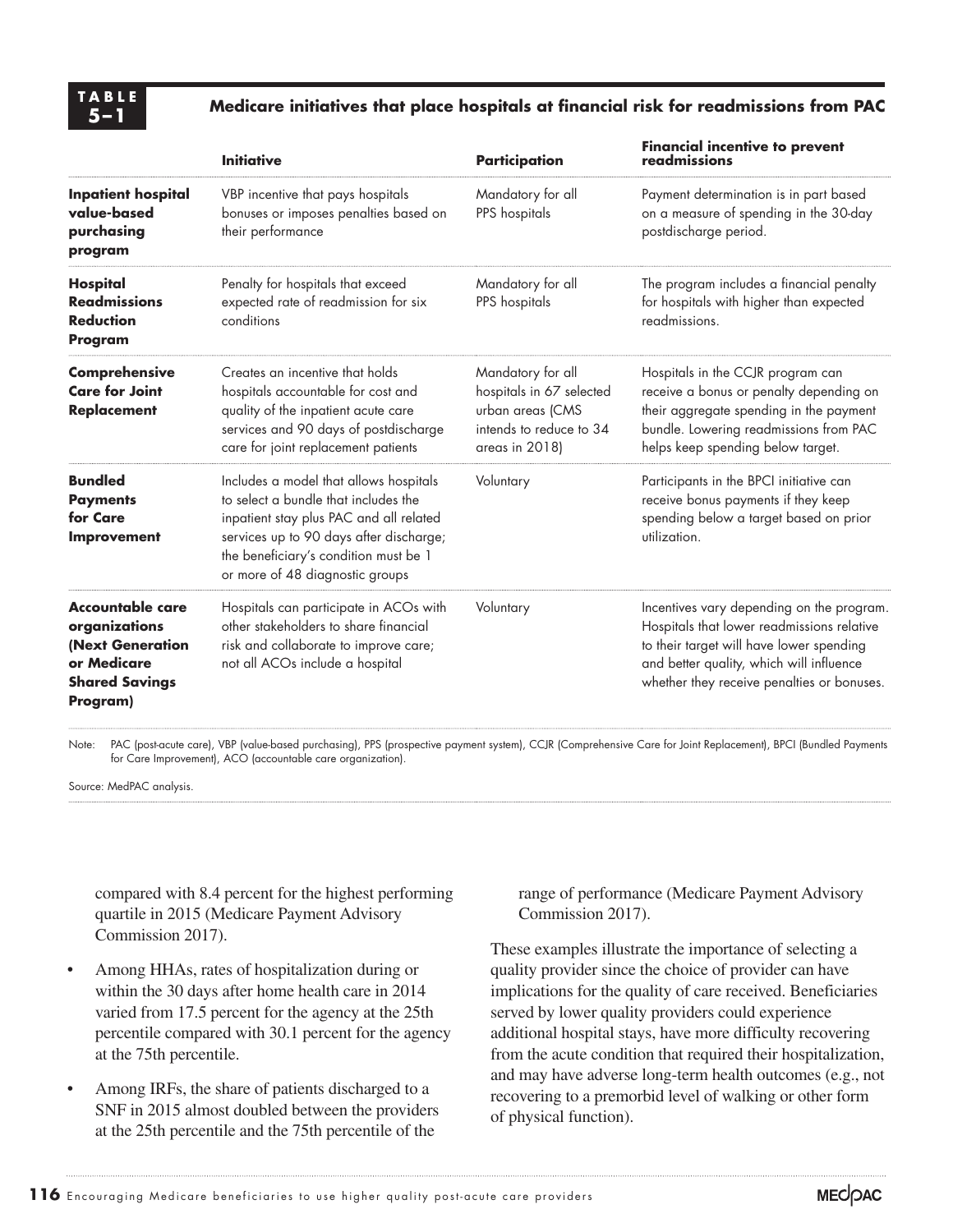## **Patients referred to PAC need assistance to identify better quality providers**

Patients selecting an HHA or SNF after a hospitalization report that they value quality and a provider that is close to the beneficiary's residence, but several factors complicate the challenge for beneficiaries to make informed choices (BearingPoint 2003, Sefcik et al. 2016, Shugarman and Brown 2006). Reports of patient experience suggest that many beneficiaries who need PAC do not understand the basic nature of the services, particularly those who have no prior experience with posthospital care (BearingPoint 2003, Coleman et al. 2005, Shugarman and Brown 2006). Some patients report being unaware they have a choice of provider, despite Medicare's requirements for making them aware of their options (Baier et al. 2015).

The hospital stay can be a confusing period when beneficiaries and their families are focused on the patient's acute health problem that led to admission, and they may not recognize, or may be slow to realize, that the beneficiary will require posthospital care. While providerlevel quality information is available for beneficiaries, some studies suggest that patients are not always aware of it and can find the information difficult to understand (Castle et al. 2009, Harris and Beeuwkes-Buntin 2008). In addition, the decision to discharge a beneficiary can come suddenly. In one study, 30 percent of patients reported being discharged with less than a day's notice (Horwitz et al. 2013). The selection of a PAC provider may need to happen swiftly. With these pressures, it can be challenging, without significant assistance, for many beneficiaries to identify the highest quality provider available.

#### **Medicare's discharge planning policies are intended to facilitate choice and access to PAC**

Under Medicare's conditions of participation (COPs), hospitals are responsible for evaluating their patients' postdischarge needs, educating beneficiaries about those needs, and, if necessary, arranging transfers to the selected postdischarge provider. The hospital discharge planner is required to solicit patient preferences for postdischarge care and consider the practicability of the patient returning to home when presenting PAC options.

Medicare statute and the hospital discharge planning COPs are intended to protect beneficiary choice in the selection of PAC providers. As they have with other

Medicare providers, beneficiaries have a "basic freedom of choice" to select any PAC provider participating in the program (though PAC providers do not have an obligation to accept any patient that is referred). In addition, the Medicare statute defining discharge planning indicates that a hospital "may not specify or otherwise limit" the PAC providers made available to beneficiaries. (Medicare Advantage allows plans to establish their own networks; these plans' enrollees must select a provider that is in their plan's network.) The Balanced Budget Act of 1997 also requires that hospitals provide a list of HHAs or SNFs that are near the beneficiary's residence for patients identified as needing these services. The list is not required to include quality or performance information. In practice, many discharge planners are cautious about providing advice to beneficiaries because they do not want to be seen as limiting patient choice (Baier et al. 2015, Tyler et al. 2017).

#### **Providing PAC quality information has had limited success in shifting volume to higher quality providers**

Medicare has made provider-level PAC quality measures available for PAC providers through components of the Medicare.gov website.<sup>1</sup> For each of the four settings, consumers may search for providers by zip code, and the website provides a list of participating providers, quality measures, and other information describing the provider. The website includes 23 quality measures for SNFs and 21 quality measures for HHAs. The information is updated quarterly. Consumers search the SNF data about 158,000 times a month; the HHA data, about 33,000 times a month.

The information provided through Medicare.gov—such as staffing ratios, quality measures for short-stay patients, compliance survey results, and services offered—can be useful to beneficiaries but also has some limitations for patients seeking PAC. The measures generally cover broad categories of patients, so there is no ability to examine quality for specific conditions, such as outcomes for a facility's poststroke or other rehabilitation patients. The site also does not identify facilities that provide specialized treatments such as ventilator care.

In recent years, Medicare has added a star rating system to make the quality reports under Nursing Home Compare and Home Health Compare easier to interpret. Under this system, Medicare computes a composite measure for SNFs and HHAs that summarizes performance on several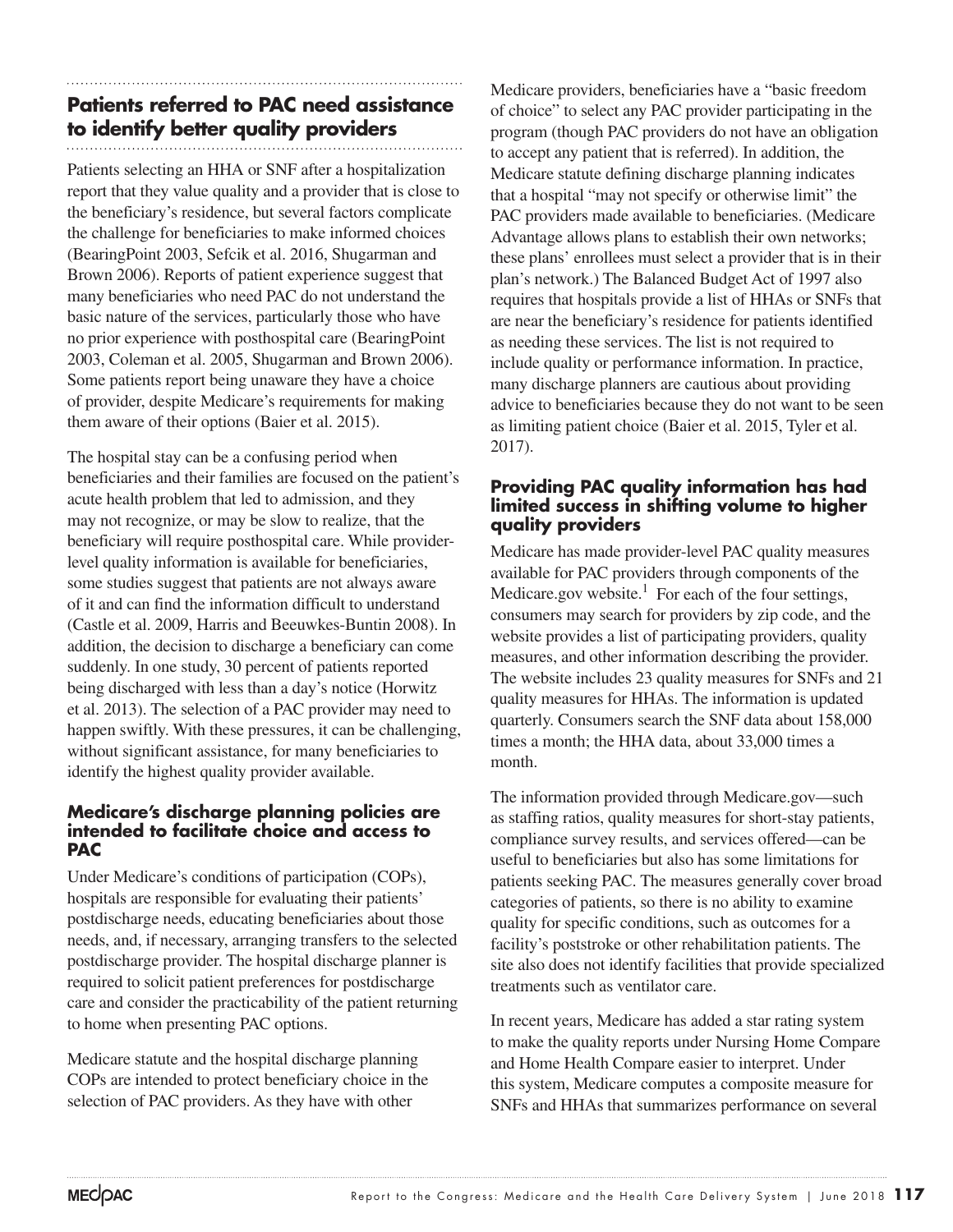individual quality measures. The value of the composite measure is used to rate providers: The highest scoring providers receive 5 stars, and the lowest receive 1 star. The quality measures in the SNF and HHA star rating systems include patients receiving PAC, but many of the measures also pertain to long-term care or community-admitted patients. Because the rating's measures are not specific to the PAC population, their utility for posthospital patients may be limited.

The evidence suggests that Medicare's Nursing Home Compare and Home Health Compare data have minimal impact in motivating beneficiaries to choose higher quality providers. Studies have assessed whether patient selection of HHAs and SNFs changed after Medicare.gov data were made available to consumers. One study found that most SNF patients did not appear to select higher quality providers after the Medicare.gov data were released to consumers, while another found that the data had a small impact (an increase of less than 1 percent of a facility's volume) when there was a large difference in the quality of available providers (Werner et al. 2012, Werner et al. 2011). A review of the impact of the HHA data available through Medicare.gov also found minimal impact: On average, the best performing agencies might have increased their market share by less than 1 percent (Jung et al. 2016). The lack of impact is consistent with studies of the use of information about quality for consumers in other settings. Reviews of the health services literature have found that, while provider quality information can be useful for consumers, it has had limited or minimal success in getting beneficiaries to select higher quality providers (Goncalves-Bradley et al. 2016, Harris and Beeuwkes-Buntin 2008, Hussey et al. 2014). The limited impact of these data may indicate that patients are often unaware of this information or that they have limited or no access to online services when hospitalized. Patients who are hospitalized may be too distracted or sick to conduct detailed research about their PAC provider options, and a beneficiary's family member or other caregiver may also have difficulty finding and using this information.

#### **Beneficiaries seek assistance from trusted intermediaries for selection of a PAC provider**

In practice, beneficiaries report soliciting the views of physicians, family members, or other associates to recommend a PAC provider (Advisory Board Company 2016, Harris and Beeuwkes-Buntin 2008, Shugarman and Brown 2006). Beneficiaries generally view this information as more valuable than comparative quality

data available through sources like Medicare.gov (Advisory Board Company 2016, Harris and Beeuwkes-Buntin 2008, Sefcik et al. 2016). However, some patients find that physicians vary in their knowledge of the quality of posthospital care (Burke et al. 2017, Colwell 2017).

Hospital discharge planners might be a natural source of recommendations since their principal responsibilities should make them familiar with the PAC options in an area. However, Medicare discharge planning rules do not permit them to recommend specific PAC providers. In addition, a lack of knowledge about PAC quality may limit their ability to provide useful information to beneficiaries. A 2004 survey of discharge planners found that, while 63 percent of planners were aware of the PAC quality data that Medicare makes available, only 38 percent reported using it (Castle 2009). A more recent analysis found that discharge planners are not always aware of comparative quality data on PAC providers or do not believe that PAC providers differ significantly in quality (Baier et al. 2015). Discharge planners' awareness may have increased since 2004, but the survey suggests that a significant share may not use quality data even if they are aware of it.

Concern about protecting patient choice reportedly also makes some discharge planners cautious in the assistance they provide, even when patients ask for their opinions (Baier et al. 2015). Hospital and health system representatives have been concerned that COPs do not adequately define permissible educational activities that respect the beneficiary's freedom to select a PAC provider (Kahn 2015, Thompson 2016). In practice, this lack of definition means that some discharge planners see providing more tailored information, such as highlighting PAC providers that have agreed to collaborate with the hospital, as part of their assistance responsibilities. In contrast, others report being unwilling because they believe it violates Medicare's freedom of choice requirements (Baier et al. 2015, Tyler et al. 2017). For many patients, especially those who lack family contacts or a physician prepared to advise on PAC, the hesitancy of a discharge planner to provide additional assistance could be problematic since there may not be other medical professionals in a better position to help beneficiaries consider their options.

#### **IMPACT mandates hospitals' use of quality information, but implementation status is unclear**

In 2014, the Improving Medicare Post-Acute Care Transformation Act (IMPACT) required changes to the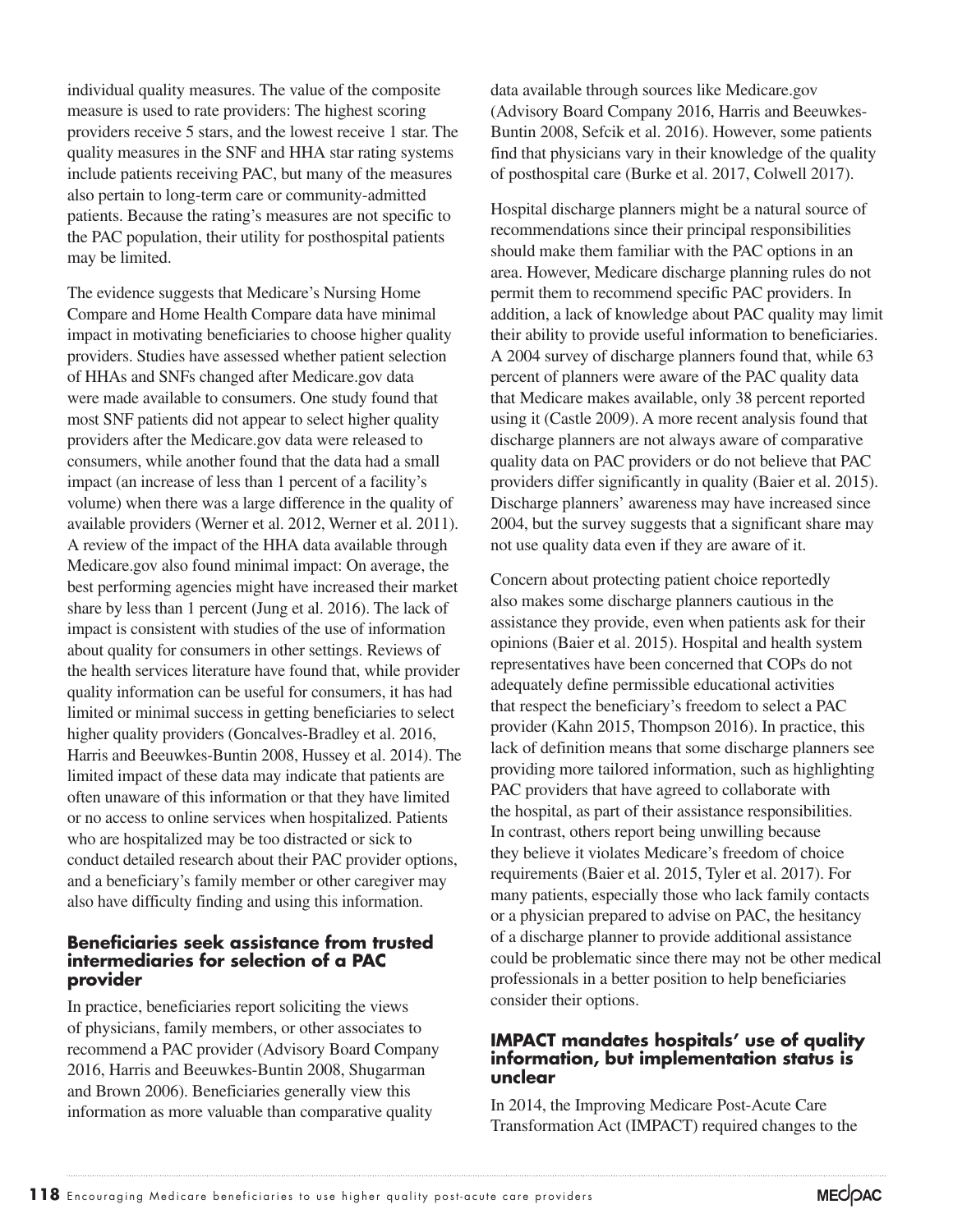discharge planning COPs to mandate that hospitals "take into account quality, resource use, and other measures . . . in the discharge planning process." CMS proposed regulations in 2015 to put this mandate into effect but never finalized the regulation. The proposed rule also would have required that beneficiaries referred to IRFs or LTCHs be given a list of nearby providers, similar to the current requirement for SNFs and HHAs. These policies had the potential to strengthen patient choice by explicitly permitting hospitals to provide and explain quality data to beneficiaries during the discharge planning process. However, the expanded use of quality information did not address some concerns about current discharge planning regulations. Hospital representatives wanted the rule to be more explicit that a discharge planner could recommend a PAC provider to a beneficiary (Kahn 2015, Thompson 2016).

The proposed regulation would have required hospitals to share with beneficiaries the cross-sector PAC measures of quality that CMS was required to develop under IMPACT.<sup>2</sup> Since the measures were not expected to be ready before the regulation's expected implementation, the rule suggested that hospitals use other sources of quality information such as the data on SNFs and HHAs found on Medicare.gov. The regulations implementing IMPACT requirements were never finalized, and CMS has offered no information about future actions on the proposed rule.

While CMS has made data available to beneficiaries through Medicare.gov, there is no regulatory requirement that hospitals inform patients about these data. If discharge planners do not inform beneficiaries, beneficiaries would have to know about publicly reported measures from their own research. Finding and understanding this information may be challenging for beneficiaries who have been recently hospitalized or who are unfamiliar with online information.

#### **Patient choice under Medicare's delivery system reform efforts**

CMS has also had to consider how to address beneficiary choice of PAC in some of its delivery system reform models. Many of these initiatives are intended to encourage partnerships or collaboration among providers to improve care, such as encouraging PAC providers and hospitals to coordinate transitional care or quality improvement efforts. The high cost of readmissions from posthospital care in many episodes suggests that the quality of PAC providers significantly affects the success

of these models. Participant hospitals and ACOs have an incentive to encourage the use of better PAC providers.

In most reform models, CMS has not changed or waived any existing discharge planning requirements, and hospitals continue to be subject to the current regulations. Hospitals and health systems participating in these efforts have indicated that they seek to encourage the use of preferred PAC providers by educating beneficiaries about PAC choices and highlighting the supplemental services available in their reform model. For example, in the Bundled Payments for Care Improvement (BPCI) initiative, hospitals can indicate that they have identified preferred PAC providers with which they collaborate; beneficiaries selecting one of these providers can receive additional services, such as a transitional care nurse that will follow the patient across settings. While some hospitals report success with encouraging beneficiaries to use preferred providers, no studies have directly assessed the impact of these efforts (Hargrave et al. 2014).

Another approach to the PAC selection issue is found in the Comprehensive Care for Joint Replacement (CCJR) program. CMS provides hospitals participating in the CCJR program with the authority to recommend preferred PAC providers but leaves the beneficiary's right to select the PAC provider unchanged. In effect, hospitals can recommend a provider, but beneficiaries are not obligated to use it. While the CCJR program has been active since 2016, no studies of the impact on patient choice of PAC provider have been released.

#### **Hospitals have developed preferred PAC provider networks to lower readmission rates**

The changes in payment policy resulting from the Patient Protection and Affordable Care of 2010 (PPACA) led many hospitals to establish partnerships with PAC providers to perform well under the new policies regarding hospital readmission rates. In recognition of these new incentives, hospitals established PAC networks with select providers to strengthen their connections with posthospital care. While some hospitals created these networks because of their participation in programs like BPCI or ACOs, all prospective payment system hospitals had an incentive to scrutinize PAC quality because patients readmitted from these settings could affect their payments under the HRRP and hospital value-based purchasing programs. Initial efforts were reportedly focused on SNF networks, though some organizations reported developing networks for the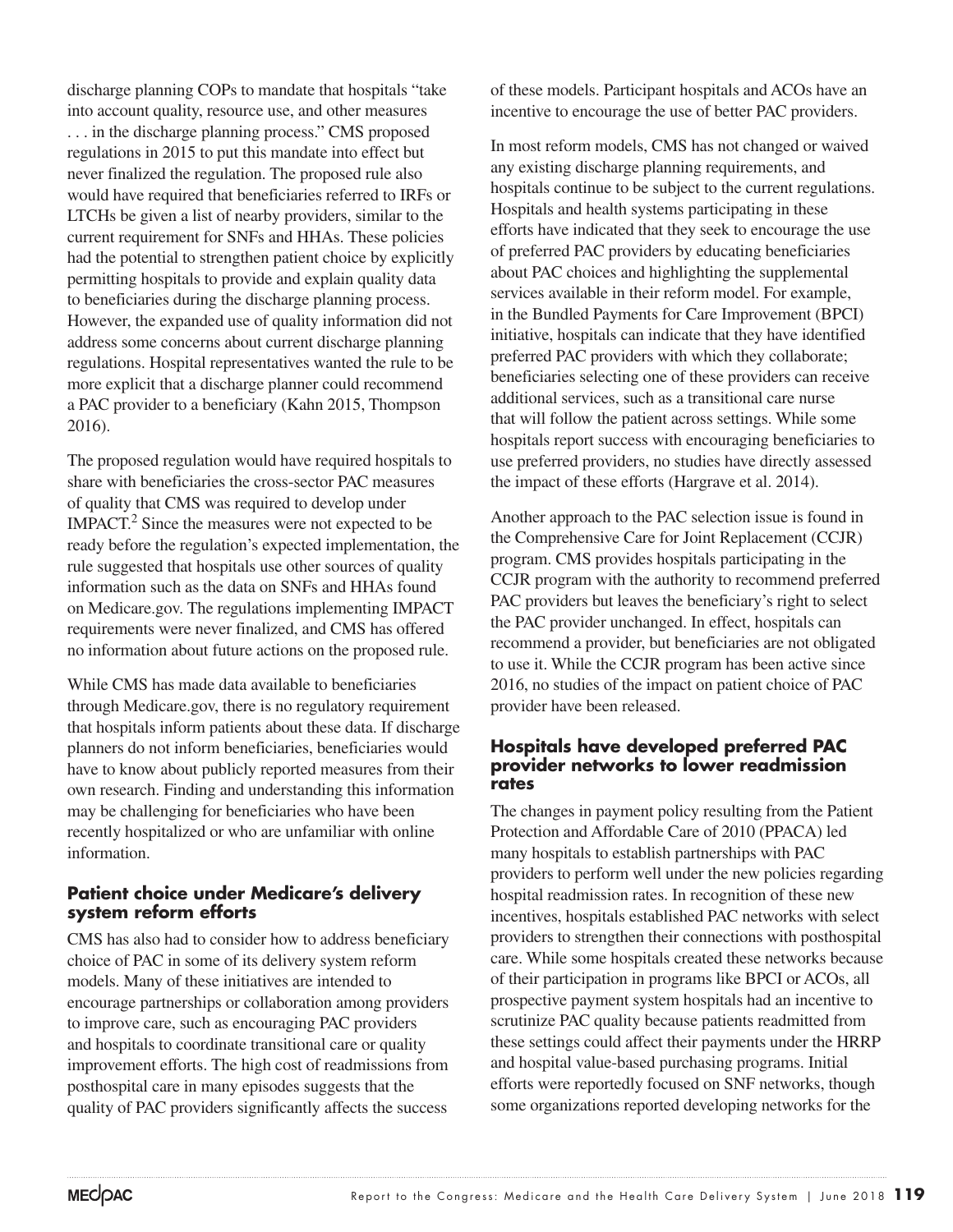other provider types. These networks are widespread and likely to increase in number. A 2016 survey of Premier Health hospitals found that 56 percent had established a formal or informal PAC network and that 32 percent were developing a network (Compton-Phillips and Mohta 2016).

To establish a network, hospitals generally release a solicitation for PAC providers to indicate interest and to collect information about PAC providers' ability to meet criteria on a variety of metrics. Hospitals are free to establish their metrics, which can include quality measures, clinical capabilities, performance on licensing and accreditation surveys, compliance history, physician staff affiliation, and geographic coverage in the hospital's service area. Frequently, a major consideration is the volume of patients a PAC provider currently receives from a hospital. Focusing the network on higher volume PAC providers ensures that any quality improvement efforts are targeted to the PAC providers that serve a significant share of a hospital's patients. These networks are arrangements between the hospital and the PAC providers, and beneficiaries are not required to select a PAC provider in the hospital's network. Once the networks are established, the hospital and PAC providers can collaborate on quality improvement activities such as establishing new clinical protocols and case reviews.

Hospitals with preferred networks use voluntary approaches to promote preferred PAC providers to beneficiaries, such as beneficiary education about the quality of preferred providers or the offer of transitional care nurses that follow patients through their episode of care (Hargrave et al. 2014). For example, one provider established an online tool that allowed beneficiaries to search the preferred providers by geographic location and quality performance. Though some hospitals reported success in encouraging beneficiaries to select preferred PAC providers, they also reported that discharge planners could be reluctant to highlight network providers because they were concerned about violating patient choice requirements or disrupting current referral patterns (Hargrave et al. 2014). Hospital representatives indicated that changing the practices of hospital discharge planners continued to be a challenge.

#### **Beneficiaries who use PAC often have a higher quality provider nearby**

A review of the referral patterns of Medicare beneficiaries that were sent to SNFs and HHAs provides an illustration of current policies and practices. In 2015, about 1.8

million beneficiaries were referred to a SNF and about 2.2 million beneficiaries were referred to an HHA after a hospitalization. To understand the options available to these beneficiaries, the Commission compared the quality of the 5 closest providers within a 15-mile radius of a beneficiary's home zip code with the quality of the provider from which the beneficiary received service.<sup>3</sup> Each provider within the radius was rated using a composite score that included two quality measures: one for adverse events such as hospitalization and a second for improvement in functional ability such as walking.4 Over 94 percent of beneficiaries who used HHA services had at least one provider within a 15-mile radius that had a higher quality score than the provider from which they received services (Table  $5-2$ ).<sup>5</sup> Similarly, about 84 percent of beneficiaries who used SNF services had at least one better provider within a 15-mile radius of their residence. Many beneficiaries lived in an area with multiple options, though they were disproportionately located in urban areas. About 70 percent of beneficiaries who received HHA services had five or more other HHAs that offered better quality than their selected provider, while almost half of SNF users had five or more options with better quality. Beneficiaries who used SNF services and resided in rural areas typically had fewer options: Only 9.9 percent had 5 or more SNFs in the 15-mile radius.

The magnitude of the quality difference between the higher performing nearby providers and the provider selected was substantial in many cases. For example, for beneficiaries with one better provider nearby, the geographically closest better SNF had a rate of rehospitalization 3 percentage points lower on average. The average difference between the selected provider and the higher quality providers nearby increased with market size. For example, for beneficiaries with five nearby providers with better quality, the average rehospitalization rate for the better nearby SNFs was 15 percentage points lower than the selected hospital's rate.

There are some limitations to this analysis. First, the analysis does not measure whether SNFs had available capacity at the time a beneficiary was discharged from the hospital. Second, CMS does not report data on quality for smaller providers. The absence of data for small providers may be acute for the rates observed in rural areas because these providers tend to have lower patient volume than urban providers. In addition, the rural rates for the availability of SNFs could be affected because critical access hospitals are not required to report quality data for the swing beds they operate.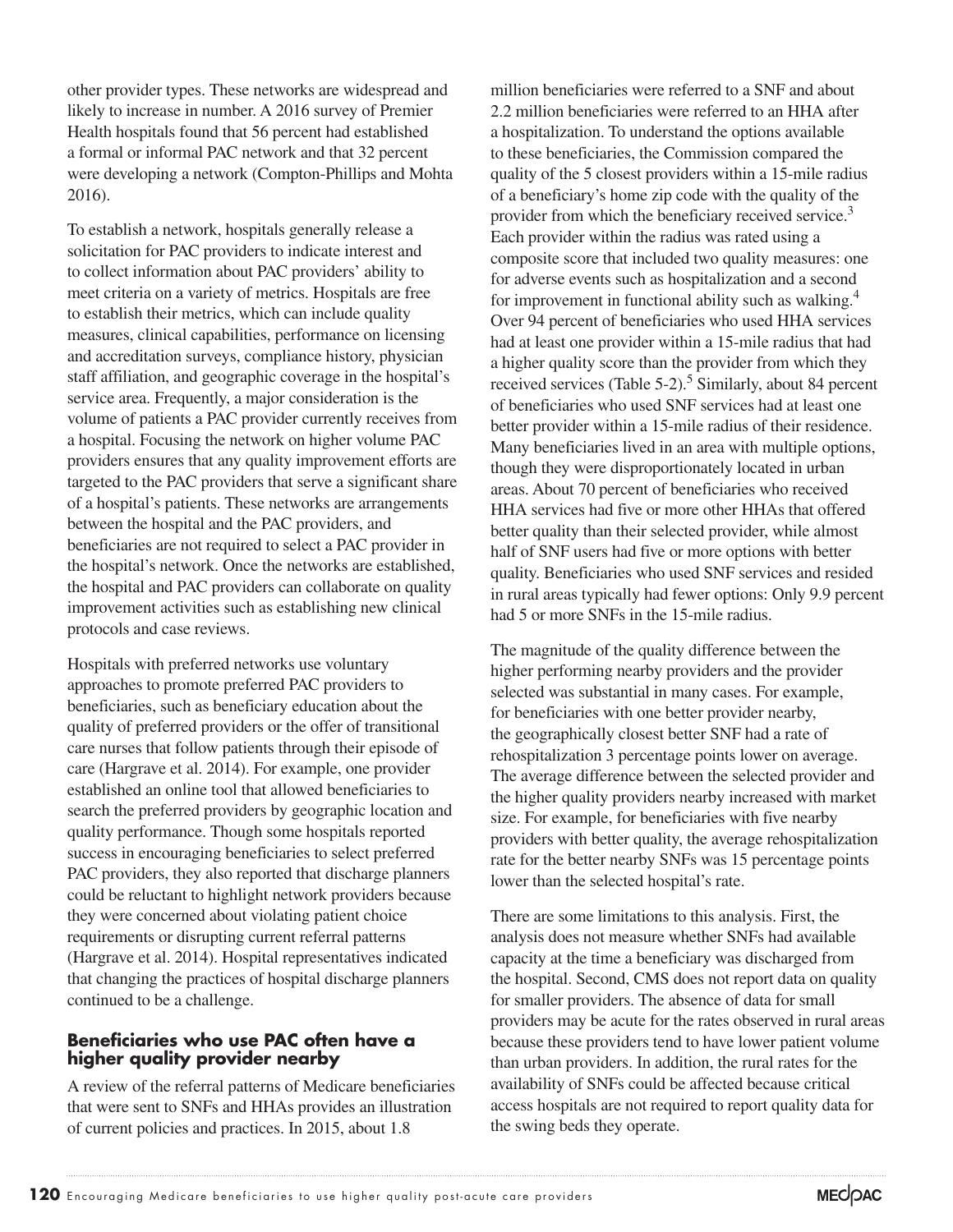**5–2 Many beneficiaries had higher quality PAC options nearby, 2015** 

|                                                               | (No better |       |      | з    |      | 5 or<br>more | Total |
|---------------------------------------------------------------|------------|-------|------|------|------|--------------|-------|
| Share of beneficiaries with<br>higher quality options nearby: |            |       |      |      |      |              |       |
| Skilled nursing facility patients                             | 14.7%      | 12.2% | 9.8% | 8.3% | 8.2% | 46.8%        | 100%  |
| Home health patients                                          | 5.5        | -5.7  |      | 59   | 7.4  | 69.5         | 00    |

**Number of higher quality providers available within 15-mile radius**

Note: PAC (post-acute care). Beneficiary and provider locations were measured using zip code centroids. A provider's location had to be within 15 miles of the beneficiary's zip code.

Source: Medicare Provider and Review skilled nursing facility file 2015, home health standard analytic file 2015, and Medicare Beneficiary Summary File 2015.

These results suggest that a significant share of beneficiaries had a nearby HHA or SNF that offered better quality. While several factors such as available capacity, clinical needs, or patient preference could affect where a beneficiary is served, it is also clear that the current hospital discharge planning process can limit efforts to refer patients to better performing PAC providers.

## **Principles for improving hospital discharge planning**

Helping beneficiaries to identify better quality PAC providers should be a goal in a reformed discharge planning process, and authorizing hospital discharge planners to recommend specific PAC providers would further this goal. However, several design decisions would need to be resolved. First, a clear approach to identifying better quality PAC providers would be needed, and quality standards would need to be transparent for PAC providers and beneficiaries. Second, policies would be needed to safeguard against potential conflicts of interest that could ensue from the authority to recommend specific providers. Finally, the criteria to determine what defined a quality provider would need to account for variations in quality across markets because the number of a market's higher quality providers will depend on how quality is defined.

CMS would need to consider whether it should limit the PAC providers a hospital can recommend to those that

meet specific quality levels (e.g., top third nationwide) or give hospitals the authority to flag the best of the PAC providers in their local markets available at discharge. A more prescriptive approach would focus attention on PAC providers that are higher overall performers. However, if these providers were not available or unable to take a patient, the advice a discharge planner could provide would be limited. Setting a less restrictive policy that allows hospital discharge planners to recommend the higher performing of available providers could address this issue, but the quality of recommended providers could be more variable.

CMS has developed a significant quantity of measures for its various quality reporting programs (Table 5-3, p. 122). The selection of a subset of these measures that were of shared importance to beneficiaries and the program could serve as criteria for identifying better PAC providers. These measures would need to minimize bias due to shortcomings in risk adjustment or industry coding practices. Outcome measures that focused on high-cost events would be appropriate, as would more easily verifiable quality measures such as claims-based measures of rehospitalization or emergency department use. Other outcomes such as functional gain are important but are more difficult to verify because they rely solely on provider assessment practices. In identifying higher quality providers, CMS should avoid selecting measures that could be vulnerable to manipulation. Finally, a revised policy could allow hospitals to supplement Medicare's core measures with other information. Beneficiaries would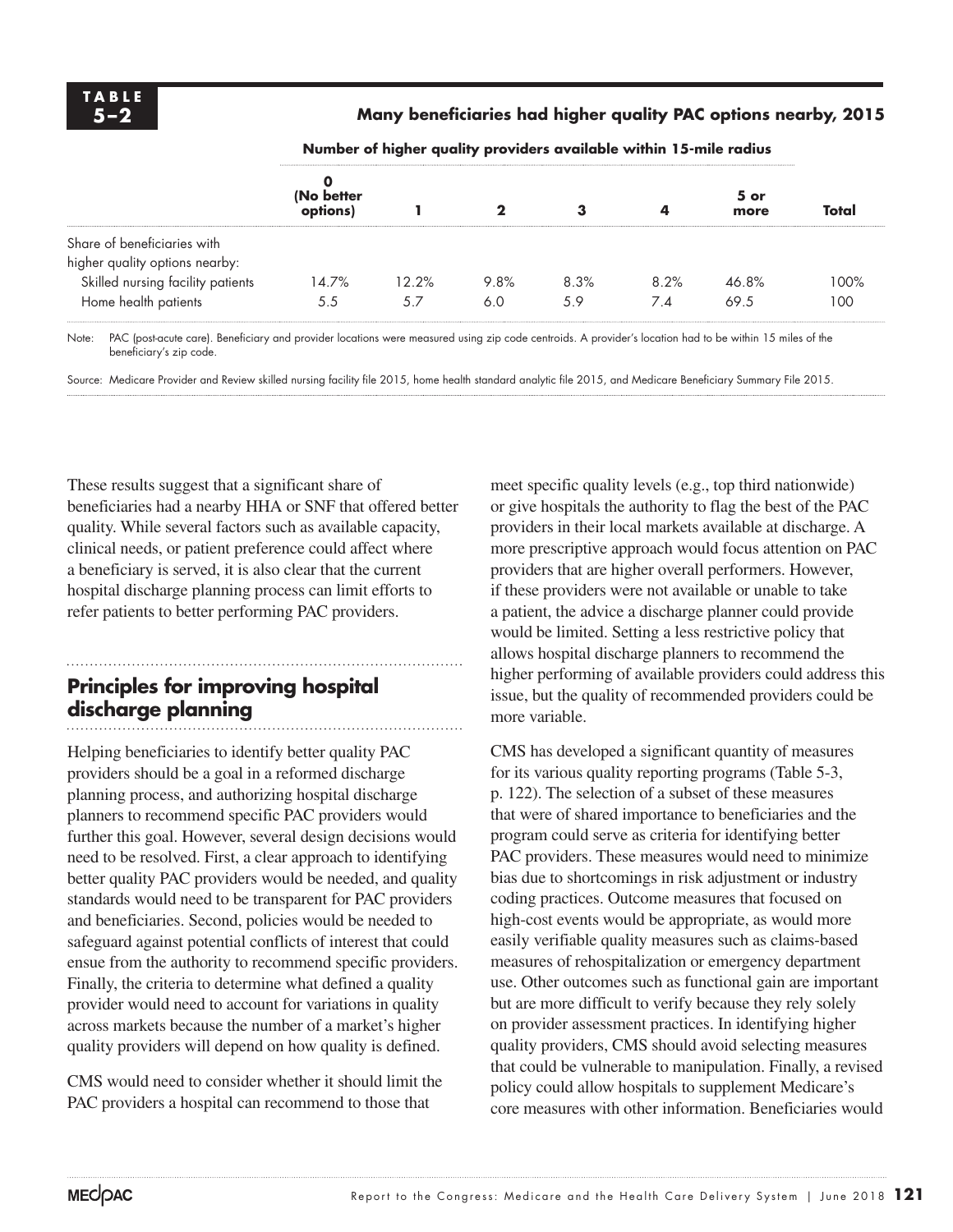**TABLE**

#### **5–3 Selected PAC quality measures available through Medicare quality programs**

| <b>Setting</b>                       | <b>Examples of measures available</b>                                                                                                                                                                                                                                        |  |  |
|--------------------------------------|------------------------------------------------------------------------------------------------------------------------------------------------------------------------------------------------------------------------------------------------------------------------------|--|--|
| <b>Skilled nursing facilities</b>    | Share of short-stay residents who:                                                                                                                                                                                                                                           |  |  |
|                                      | were rehospitalized after a nursing home admission                                                                                                                                                                                                                           |  |  |
|                                      | had an outpatient emergency department visit                                                                                                                                                                                                                                 |  |  |
|                                      | were successfully discharged to the community                                                                                                                                                                                                                                |  |  |
|                                      | received antipsychotic medication for the first time                                                                                                                                                                                                                         |  |  |
| <b>Home health agencies</b>          | Share of patients experiencing:                                                                                                                                                                                                                                              |  |  |
|                                      | acute care hospitalizations                                                                                                                                                                                                                                                  |  |  |
|                                      | emergency department use without hospitalization                                                                                                                                                                                                                             |  |  |
|                                      | rehospitalization during the first 30 days of home health care                                                                                                                                                                                                               |  |  |
|                                      | emergency department use without hospital readmission during the first 30 days of home health                                                                                                                                                                                |  |  |
| Inpatient rehabilitation facilities  | All-cause unplanned 30-day post-IRF discharge readmission measure                                                                                                                                                                                                            |  |  |
| <b>Cross-sector measures</b>         | Discharge to community                                                                                                                                                                                                                                                       |  |  |
| (not yet implemented in all sectors) | Medicare spending per beneficiary                                                                                                                                                                                                                                            |  |  |
|                                      | Potentially preventable 30-day postdischarge readmission measure                                                                                                                                                                                                             |  |  |
| Note:                                | PAC (post-acute care), IRF (inpatient rehabilitation facility). Includes certain measures from Skilled Nursing Home Compare and Home Health Compare websites. IRF<br>and long-term care hospital measures are from Medicare's quality reporting programs for these settings. |  |  |

Source: Information on Nursing Home Compare, IRF quality reporting measures, and LTCH quality reporting measures from CMS.

be free, but not obligated, to weigh both the core measures and any supplemental information when selecting their PAC provider.

Medicare's five-star rating systems for SNFs and HHAs reflect its current approach to a composite measure of quality for PAC providers, but it would likely need some modifications to serve as a measure in a revised discharge planning policy. Both systems use a number of process measures, which may give providers a better rating for measures that do not necessarily improve outcomes. The five-star measures do not focus solely on Medicare PAC patients. Both systems also include measures of functional improvement that can be sensitive to provider coding practices. A revised star-rating system that focuses on post-acute services and claims-based outcomes measures would address these shortcomings.

Beneficiaries must retain their freedom to choose a PAC provider under a revised discharge planning process. Beneficiary preferences would be incorporated in the options a discharge planner presented, as current

requirements encourage (Center for Medicare Advocacy 2016, Coalition to Preserve Rehabilitation 2016). Beneficiaries could have concerns that are not necessarily reflected in standard quality measures, such as language competency or proximity to family members. Their preferences could lead them to select a PAC provider that has lower performance on some quality measures, but additional quality information would allow them to understand the nature of their options and any trade-offs.

PAC provider capacity, in addition to patient decisionmaking, will also affect the ability of any quality information to shift beneficiaries to higher quality PAC providers. The supply of higher quality PAC capacity is finite. Facilities vary in the services they offer, and, consequently, beneficiaries requiring specialized or higher cost services may have even fewer options. These factors can limit the ability to shift beneficiaries to PAC providers with higher quality. Optimally, any additional authority for hospital discharge planners would allow them to identify, when possible, the higher performing PAC providers among those with available capacity at discharge.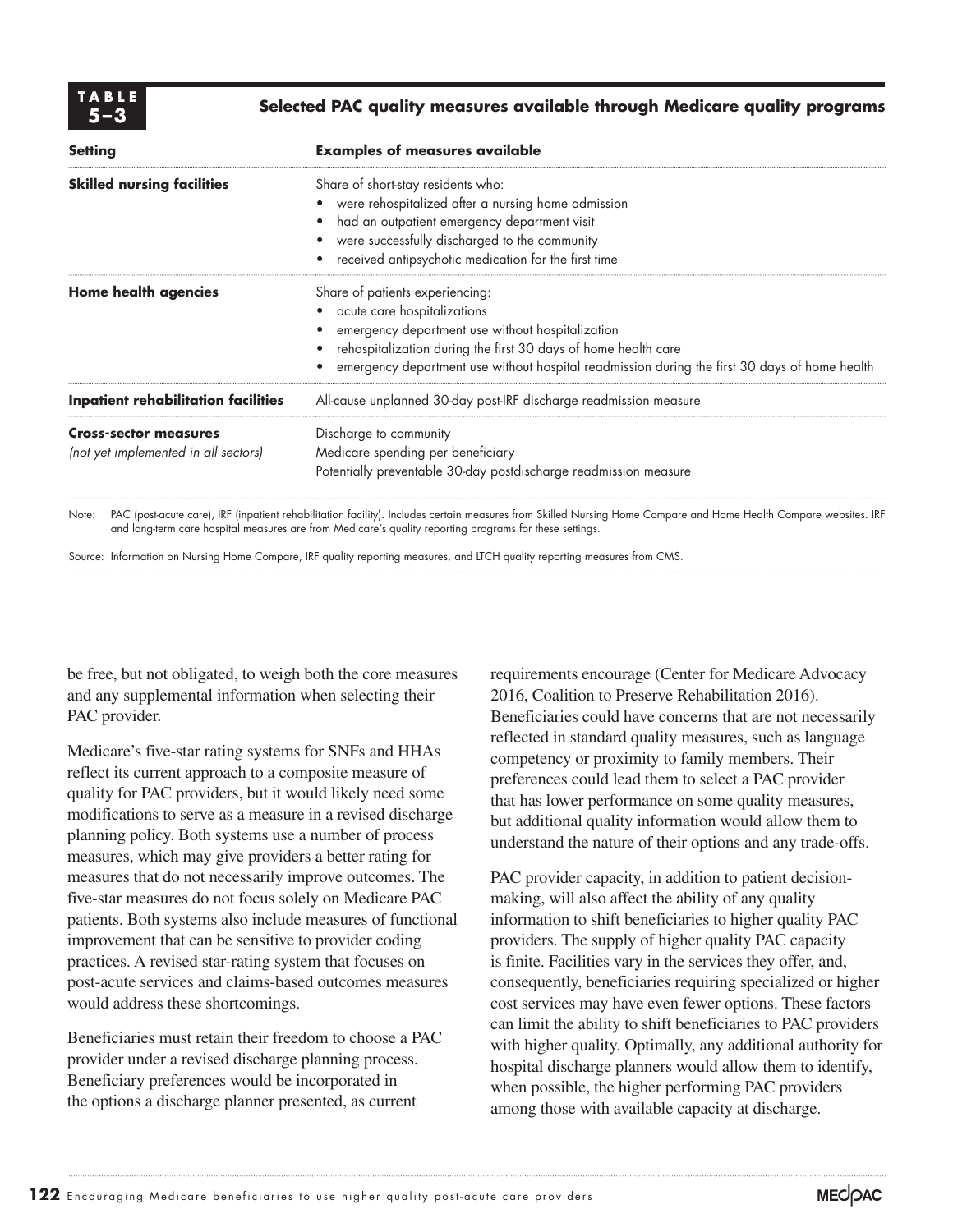Additional assistance selecting providers could be even more important if CMS implements a unified payment system for PAC. Under such a system, providers could have the option to consolidate separate PAC operations into a single PAC facility. Quality metrics could be used to explain the clinical services and goals of care a patient can expect from particular PAC providers. Improved quality information about the new category of providers, along with the discharge planner's ability to highlight the better performing ones, would make it easier for beneficiaries to choose among the options in a PAC PPS.

Improving discharge planning should also complement other efforts to improve value in Medicare. Hospitals have a financial incentive to encourage beneficiaries to use the PAC providers with which they collaborate under payment reforms such as ACOs and bundling programs. However, if the new authority limited the PAC provider options to only those that met the Medicare-selected quality metrics, hospitals could find that some of their referral partners were not highly rated under these terms. In these instances, hospitals would have to weigh how to respond. They could encourage these providers to improve quality, provide supplemental information to beneficiaries that emphasizes these providers' other merits (such as meeting other facets of quality not measured by Medicare or providing supplemental services like transitional care nurses), or opt to collaborate with different PAC providers.

Developing quality measures that capture the full gamut of beneficiaries' preferences could be challenging. Medicare already has many clinical quality measures, but beneficiaries may have other preferences such as facility condition, staff cultural or linguistic competencies, and facility amenities such as dining and recreation options. Developing these additional indicators would dilute a focus on clinical outcomes, and, in some cases, it could be impractical or impossible to develop useful measures for preferences that are more subjective (e.g., facility décor or staff demeanor). A more practical approach could be for CMS to focus on a core set of measures that focus on outcomes that matter for the beneficiary and the program and allow hospitals to supplement these measures with other information when they deem it relevant to beneficiary preferences. As mentioned earlier, many beneficiaries want hospital discharge planners or other clinicians to recommend a facility. Such a recommendation should respect patient preferences, and a revised discharge planning policy should not overload beneficiaries with more information than they can process during an acute health crisis.

## **Approaches for identifying higher quality PAC providers**

Medicare's options for helping hospitals select appropriate PAC providers at the point of patient discharge range from flexible (leaving key decisions about selecting beneficiaries' PAC providers to hospital discharge planners) to prescriptive (setting specific metrics or other criteria that define a PAC provider as high quality and limiting a hospital's selection of PAC providers to those meeting this definition) (Table 5-4, p. 124). A hybrid approach could specify certain quality criteria hospitals must use while granting hospitals discretion in the use of these criteria. Table 5-4 illustrates two hypothetical policy options, one more flexible, the other more prescriptive.

#### **Illustrative example of a flexible approach**

Under a flexible approach, hospitals would be responsible for defining the criteria they would use to identify higher quality PAC providers. A hospital would be responsible for selecting quality measures, collecting data from PAC providers, and setting the performance levels that PAC providers would have to meet to be recommended by the hospital. CMS could require that hospitals establish formal vetting processes for setting the criteria and reviewing PAC provider performance to provide some degree of transparency for beneficiaries and PAC providers. Hospitals could be required to make their criteria and selection process available for public review.

The advantage of this approach is that it provides hospitals with the freedom to establish the criteria that they believe best reflect the needs of their patients and to tailor those criteria to the available supply of providers. Some hospitals have conducted similar processes to identify PAC referral partners for ACOs and bundled payment initiatives, for instance. Metrics could be set to identify the best of the local PAC providers, regardless of how they compared with national levels. As many programs make hospitals accountable for readmissions, hospitals would have a significant incentive to work with higher quality providers.

Flexibility would permit hospitals to select the quality measures they deem appropriate and could include compliance history and selected quality measures. If some measures did not adequately control for differences in patient mix, hospitals could also opt to use judgments of a PAC provider's clinical reputation among hospital medical staff. On the one hand, flexibility could permit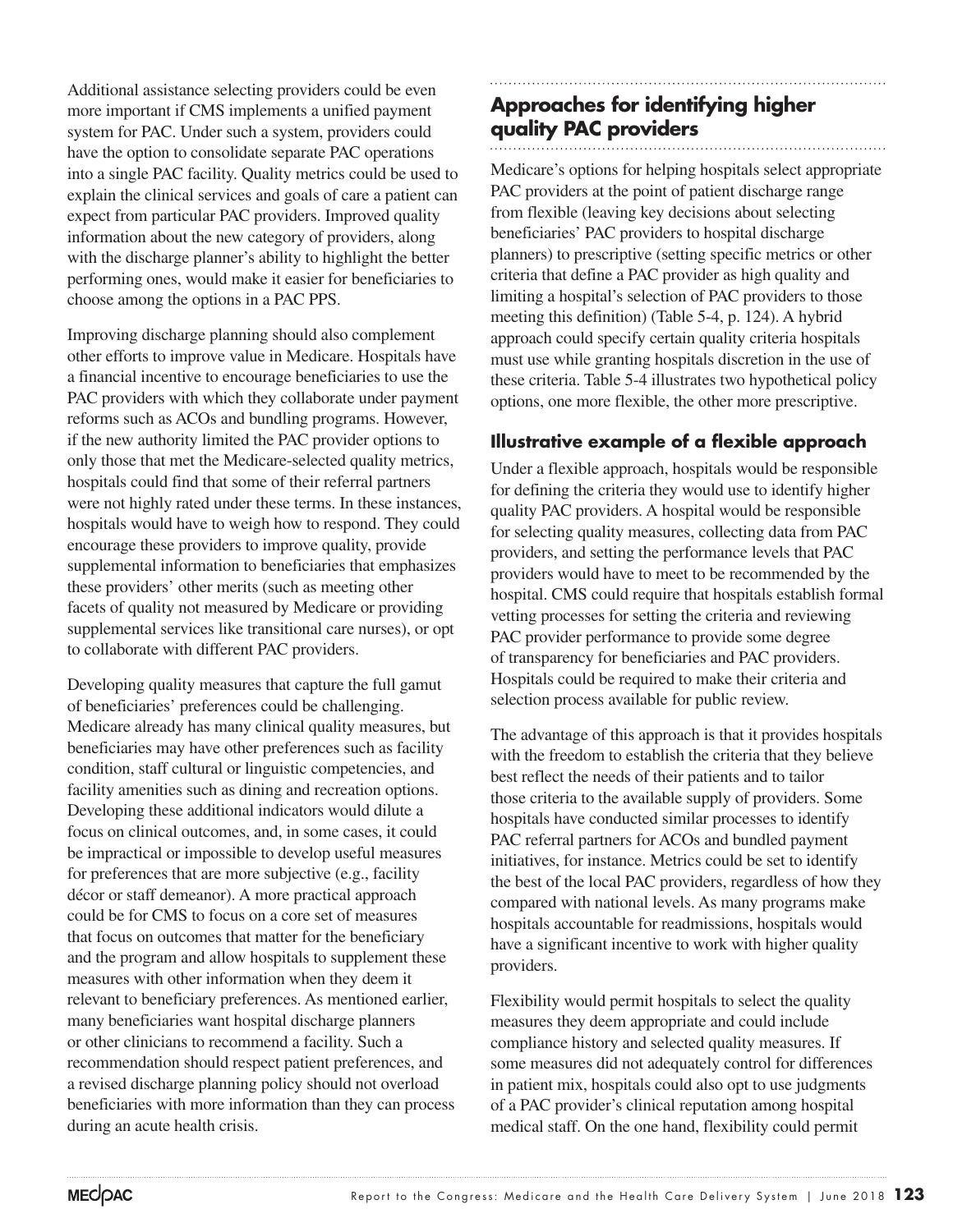

#### **5–4 Illustrative examples of policies for revising discharge planning**

|                                     | <b>Option 1:</b><br>Hospitals have flexibility to write own standards                                                                                                                                                                                                      | <b>Option 2:</b><br>Medicare sets standards to define higher<br>quality PAC providers                                                                                                                                                                                                                                                                   |
|-------------------------------------|----------------------------------------------------------------------------------------------------------------------------------------------------------------------------------------------------------------------------------------------------------------------------|---------------------------------------------------------------------------------------------------------------------------------------------------------------------------------------------------------------------------------------------------------------------------------------------------------------------------------------------------------|
| <b>Medicare's role</b>              | Medicare COPs require hospitals to define criteria.                                                                                                                                                                                                                        | Medicare designates providers that can be<br>recommended (e.g., must be at least three or four<br>stars, better CAHPS <sup>®</sup> score).                                                                                                                                                                                                              |
| Use of quality<br>measures          | Hospitals select measures, allowing for innovation and<br>experimentation.                                                                                                                                                                                                 | Medicare sets hospitals' selection criteria.                                                                                                                                                                                                                                                                                                            |
| <b>Regulatory</b><br>safeguards     | There would need to be:<br>safeguards to prevent financial conflicts of interest;<br>disclosure of conflict of interest/ownership/<br>collaboration; and<br>CMS approval of individual hospitals' criteria and<br>$\bullet$<br>monitoring of proper application.           | Likely, the same safeguards stated in Option 1<br>would be needed, but standards for recommending<br>PAC providers would be clearer.                                                                                                                                                                                                                    |
| <b>Beneficiary</b><br>implications  | Beneficiaries would receive recommendations that<br>reflect quality of PAC care in the market.<br>It could be confusing to have multiple definitions across<br>$\bullet$<br>hospitals.                                                                                     | A single set of standards across hospitals would<br>make reasoning behind selected PAC providers<br>more transparent to beneficiaries.<br>The quality of PAC providers selected would be<br>more consistent.                                                                                                                                            |
| <b>PAC provider</b><br>implications | Providers would have to consider multiple definitions if<br>working with many hospitals, potentially with different<br>measures for each setting.<br>Designation as a higher quality provider could vary<br>٠<br>among hospitals and across geographic markets.            | • A single set of standards would result in consistent<br>designation.<br>There would be consistency across markets as to<br>which providers qualify as higher quality.                                                                                                                                                                                 |
| <b>Advantages</b>                   | Flexibility in the definition of quality would allow<br>٠<br>hospitals to develop patient-centered definitions and<br>require them to scrutinize referral partners.<br>Approaches could reflect local PAC markets' capacity<br>and scope of offerings.                     | A single definition of "quality" would provide clear<br>$\bullet$<br>standards for PAC providers, consistent treatment<br>under policy.<br>The implementation burden on hospitals would be<br>lighter.<br>Enforcement would be less complex. CMS would<br>need to ensure that hospitals observe sanctioned<br>criteria when recommending PAC providers. |
| <b>Disadvantages</b>                | There would be a greater burden on hospitals to<br>implement and maintain standards and on CMS to<br>verify and audit standards and their application.<br>Multiple definitions of higher quality providers could be<br>٠<br>confusing for beneficiaries and PAC providers. | If there were a single standard, the number of<br>designated providers would vary across areas.                                                                                                                                                                                                                                                         |
| Note:                               | PAC (post-acute care), COP (condition of participation), CAHPS® (Consumer Assessment of Healthcare Providers and Systems®).                                                                                                                                                |                                                                                                                                                                                                                                                                                                                                                         |

Source: MedPAC analysis.

the development of more patient-centered standards based on a hospital's clinical expertise. On the other hand, the quality of PAC providers selected and recommended to beneficiaries could vary as a result. In addition,

hospitals would have the burden of developing criteria for identifying higher quality PAC providers.

Both beneficiaries and PAC providers could find this policy confusing since there would be no consistent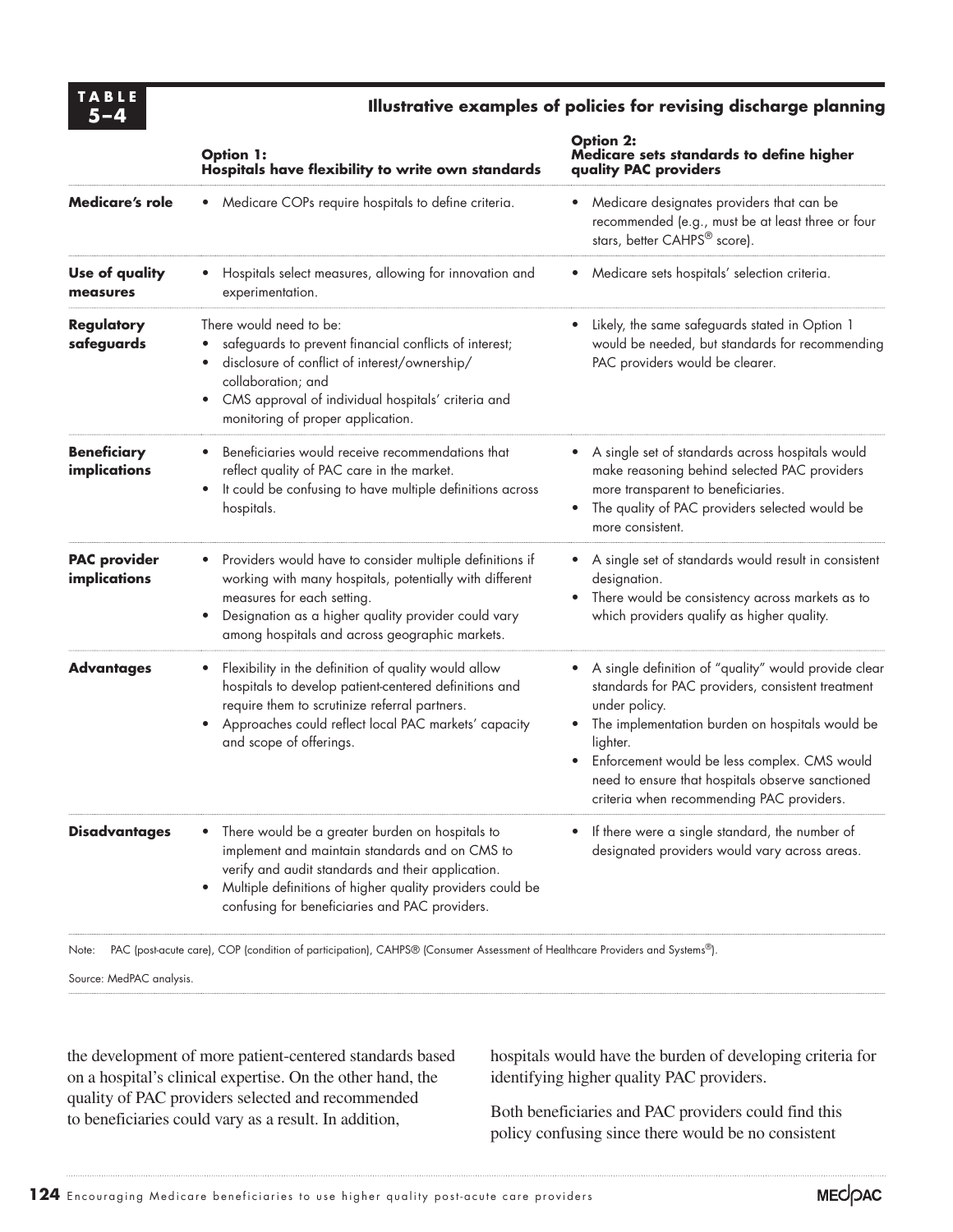standards for designating a provider as higher quality. PAC providers would be subject to different definitions of quality among hospitals and could find it difficult to satisfy the multiple and potentially conflicting definitions. A single PAC provider could have different quality designations among the hospitals in the PAC provider's market, qualifying as a higher quality provider with some hospitals but not others. Medicare has been moving in the opposite direction, toward efforts to develop standardized cross-sector measures of PAC quality that facilitate comparisons; the use of unique measures by hospitals could increase the reporting burden on PAC providers.

Another disadvantage of this more flexible approach is that it would be more challenging for CMS to oversee. Ensuring that hospitals were not creating inappropriate business or financial relationships that encouraged undue favoritism or inappropriate PAC volume would require some oversight by CMS. Ensuring that collaboration among hospitals and PAC providers is aimed at improving outcomes and not cooperating in ways that inefficiently increase Medicare spending would be important. A broad range of permissible policies would make it challenging to identify when a hospital's practices created unacceptable risk for fraud, waste, and abuse. CMS might find it difficult to conduct a uniform and efficient review process if each hospital followed a unique approach.

#### **Illustrative example of a prescriptive approach**

Under a more prescriptive approach, CMS could establish quality metrics for designating PAC providers as higher quality. Under this approach, CMS would select the measures, set the performance levels, identify and notify hospitals and PAC providers, and update the measures as new data became available. Hospitals would be required to notify beneficiaries of the PAC providers designated as higher quality.

Establishing a single standard would make the program easier for beneficiaries and PAC providers to understand. Beneficiaries would likely better understand why the recommended providers were selected, which might make them more inclined to use higher quality PAC providers. There would be more consistency in the quality of care available to beneficiaries from designated providers because the standards applied by Medicare would be identical across markets. The administrative burden on hospitals would be lower relative to the more flexible option, though CMS would have more responsibility. Since the standards are set by CMS, this approach does not have the same vulnerabilities to fraud, waste, and abuse that are present in the flexible approach.

The quality measures available vary among PAC settings, but CMS could, in most cases, start with measures of efficiency and quality that are used in the pay-for-reporting and value-based purchasing programs for PAC providers. CMS might focus on hospital readmissions, discharge to community, and other measures that reflect high-cost and high-consequence events. CMS is developing cross-sector measures of PAC quality, including readmissions, and these measures could be used when they become available.

CMS would have to consider how to set the performance levels to qualify as a higher quality PAC provider, such as setting a benchmark for rehospitalization from a SNF or HHA to be specified as higher performing. Setting a single national benchmark would have the advantage of simplicity and consistency, but because the quality of PAC providers varies across regions, some regions would have more providers that qualified for selection and other regions would have fewer.

For example, a national benchmark could be set defining higher quality SNFs as those in the bottom third (lowest) on rehospitalization rates. With this benchmark, 114 corebased statistical areas (CBSAs) would have only 1 or 2 SNFs that qualified as higher quality, while 39 CBSAs would have 20 or more SNFs that qualified. A lower performance benchmark (i.e., a higher rate of readmissions as the criteria) could be specified that would increase supply in some markets, but doing so would degrade the acceptable level of quality in all markets nationwide, even in areas that did not need more providers.

Alternatively, a prescriptive approach could establish a definition that uses both national and local standards. For example, the definition could be a two-step test: the first would designate providers that are in the lowest third of the nationwide distribution for readmission rates, and the second would qualify any providers in the lowest third relative to other providers in their local market area. This combination approach could result in a more even supply of designated higher quality providers across markets but would result in designations that varied from region to region. For example, across urban areas, the average rate of readmissions for SNFs varied in 2014 from 11 percent to 21 percent.<sup>6</sup> Even if beneficiaries used only providers deemed "high quality" in their areas, the quality of care received would vary across markets. Further, PAC providers with the same level of performance could receive different designations depending on their market.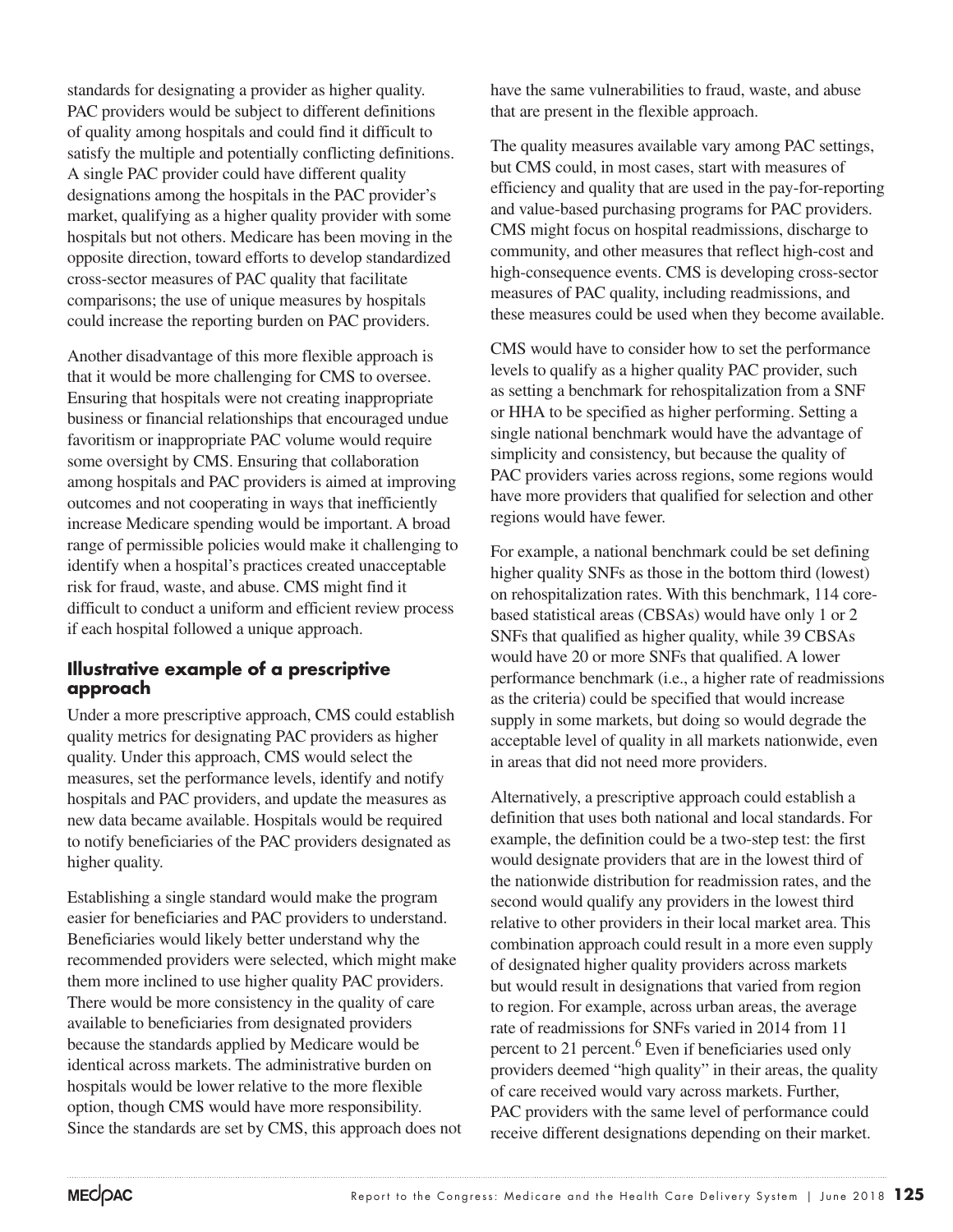In a variation of this option, CMS could rate providers on a composite measure that captured different aspects of PAC quality. Within each market, discharge planners could highlight the PAC providers that are more highly rated and have available capacity. This approach would account for the variation in quality across markets and provide more flexibility to discharge planners.

Another approach would be for CMS to create a core set of metrics but permit hospitals to supplement this information with their own measures. Medicare's measures could reflect outcomes important to patients and the program, such as rates of readmission and discharge to the community, and CMS could require that this information be reported to beneficiaries. Hospitals could have the option to include additional information they also deem important, and discharge planners could be charged with helping beneficiaries understand the different indicators.

#### **Hybrid approaches combining elements of flexible and prescriptive frameworks**

Policymakers could combine elements of the two approaches to balance or mitigate the disadvantages of each approach. For example, policymakers could begin with the flexible framework but require hospitals to select quality measures that meet certain standards or are already in use in the program. Alternatively, Medicare could leave the exact measures open for determination but require that PAC providers achieve certain performance levels (e.g., top third of providers) on selected measures to be designated as a higher quality PAC provider. If policymakers favored the more prescriptive approach, CMS could provide a standardized definition that includes a quality rating of PAC in a market. The hospital could observe how the supplemental data revised the rating of PAC providers, with the better PAC providers receiving the designation as higher performing. Determining the appropriate balance would benefit from experimentation, and CMS could pilot policies that varied the degree of flexibility and regulatory specificity—for example, by geographic region.

### **Conclusion**

Medicare policy currently places a premium on protecting beneficiary choice of PAC provider, but it does not encourage beneficiaries to use higher quality PAC providers. Any new policy should seek to ease or simplify the burden on beneficiaries, many of whom already report that discharge planning can be a difficult and confusing period. Efforts to provide additional information should not overwhelm beneficiaries and should ensure that patient preferences for PAC are recognized. ■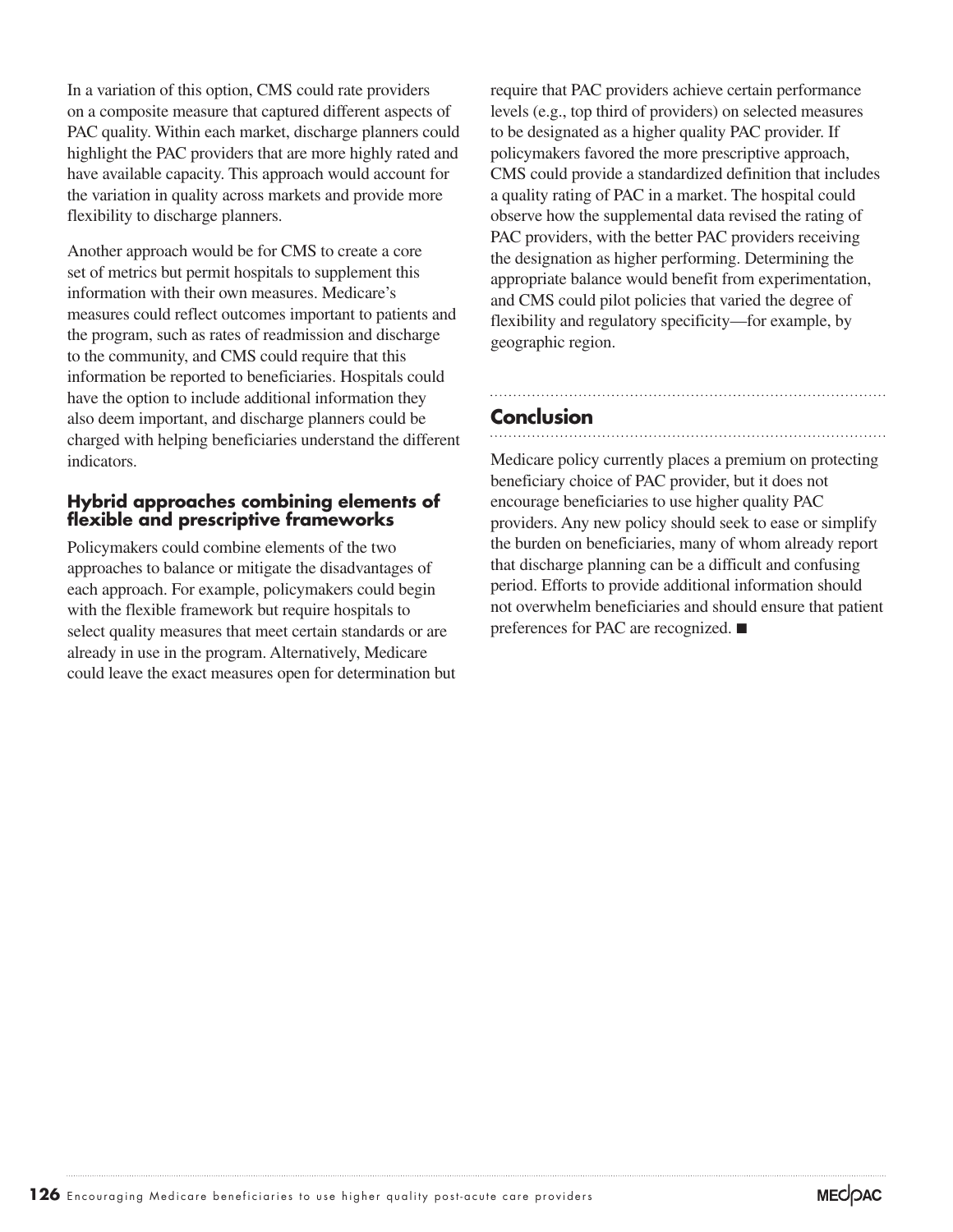## **Endnotes**

- 1 Medicare provides information through Nursing Home Compare, Home Health Compare, Inpatient Rehabilitation Facility Compare, and the Long-Term Care Hospital Compare websites available at Medicare.gov.
- 2 IMPACT requires CMS to develop quality measures for resource use, hospital readmission, and discharge to community for PAC providers.
- 3 The measure of distance was based on zip codes. For each beneficiary, we identified the zip codes with a geographic center within 15 miles of the center of the beneficiary's residential zip code. The five closest providers were identified and rated based on the quality measures.
- 4 The measures for skilled nursing facilities included allcause readmissions during the SNF stay and improvement in mobility; the HHA measures included hospitalization during the HHA stay and improvement in walking at discharge. Providers within a 15-mile radius of the beneficiary were rated from high to low on these measures, with the two measures weighted evenly.
- 5 We included only providers with a complete set of quality measures data in this analysis.
- 6 This finding pertains to core-based statistical areas with 10 or more SNFs that had adequate data for computation of the readmission rate.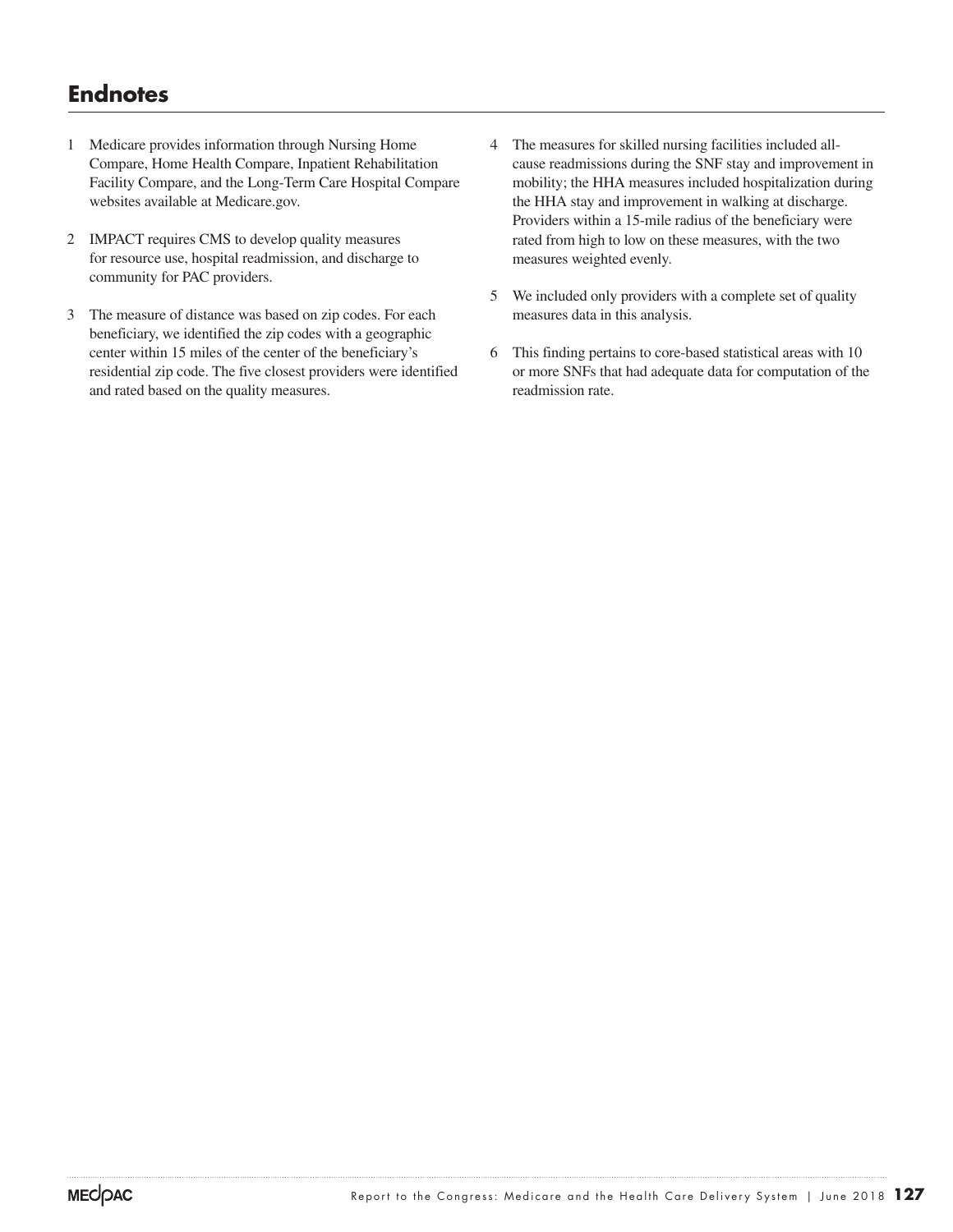## **References**

Advisory Board Company. 2016. What consumers want: Understanding post-acute patients and families. Infographic. https://www.advisory.com/research/post-acute-care-collaborative/ members/multimedia/infographics/2016/what-consumers-wantfrom-post-acute-care.

Baier, R. R., A. Wysocki, S. Gravenstein, et al. 2015. A qualitative study of choosing home health care after hospitalization: The unintended consequences of 'patient choice' requirements. *Journal of General Internal Medicine* 30, no. 5 (May): 634–640.

BearingPoint. 2003. *Consumer testing of Home Health Compare website prototype.* Report prepared for the Centers for Medicare & Medicaid Services by BearingPoint. McLean, VA: BearingPoint.

Burke, R. E., E. Cumbler, E. A. Coleman, et al. 2017. Post-acute care reform: Implications and opportunities for hospitalists. *Journal of Hospital Medicine* 12, no. 1 (January): 46–51.

Castle, N. G. 2009. The Nursing Home Compare report card: Consumers' use and understanding. *Journal of Aging & Social Policy* 21, no. 2 (April–June): 187–208.

Castle, N. G., J. Engberg, J. Lave, et al. 2009. Factors associated with increasing nursing home closures. *Health Services Research*  44, no. 3 (June): 1088–1109.

Center for Medicare Advocacy. 2016. Letter to CMS regarding the proposed rule entitled, "Medicare and Medicaid Programs; Revisions to Requirements for Discharge Planning for Hospitals, Critical Access Hospitals, and Home Health Agencies," January 4.

Coalition to Preserve Rehabilitation. 2016. Letter to CMS regarding the proposed rule entitled, "Medicare and Medicaid Programs; Revisions to Requirements for Discharge Planning for Hospitals, Critical Access Hospitals, and Home Health Agencies," January 4.

Coleman, E. A., E. Mahoney, and C. Parry. 2005. Assessing the quality of preparation for posthospital care from the patient's perspective: The care transitions measure. *Medical Care* 43, no. 3 (March): 246–255.

Colwell, J. 2017. Perfecting post-acute care. *ACP Hospitalist*, April. https://acphospitalist.org/archives/2016/04/post-acute-care.htm.

Compton-Phillips, A., and N. Mohta. 2016. Strengthening the Post-Acute Care Connection. *NEJM Catalyst*. http://catalyst. nejm.org/strengthening-post-acute-care-connection/.

Goncalves-Bradley, D. C., N. A. Lannin, L. M. Clemson, et al. 2016. Discharge planning from hospital. *Cochrane Database Systematic Review*, no. 1 (Jan 27): CD000313.

Hargrave, E., K. Quirk, and D. Weinstein. 2014. *Private sector approaches to managing post-acute care*. A study conducted by staff from NORC at the University of Chicago and Georgetown University for the Medicare Payment Advisory Commission. Washington, DC: MedPAC.

Harris, K., and M. Beeuwkes-Buntin. 2008. *Choosing a health care provider*. Synthesis report. Princeton, NJ: Robert Wood Johnson Foundation.

Horwitz, L. I., J. P. Moriarty, C. Chen, et al. 2013. Quality of discharge practices and patient understanding at an academic medical center. *JAMA Internal Medicine* 173, no. 18 (October 14): 1715–1722.

Hussey, P. S., H. S. Luft, and P. McNamara. 2014. Public reporting of provider performance at a crossroads in the United States: Summary of current barriers and recommendations on how to move forward. *Medical Care Research and Review* 71, no. 5 supplement (October): 5S–16S.

Jung, J. K., B. Wu, H. Kim, et al. 2016. The effect of publicized quality information on home health agency choice. *Medical Care Research and Review* 73, no. 6 (December): 703–723.

Kahn, C. 2015. Comment letter by the Federation of American Hospitals on CMS's proposed rule entitled, "Medicare Program; Revisions to Requirements for Discharge Planning for Hospitals, Critical Access Hospitals, and Home Health Agencies" (CMS 3317–P). December 21.

Lau, C., A. Alpert, P. Huckfeldt, et al. 2014. Post-acute referral patterns for hospitals and implications for bundled payment initiatives. *Healthcare* 2, no. 3 (September): 190–195.

Medicare Payment Advisory Commission. 2018. *Report to the Congress: Medicare payment policy*. Washington, DC: MedPAC.

Medicare Payment Advisory Commission. 2017. *Report to the Congress: Medicare payment policy*. Washington, DC: MedPAC.

Rahman, M., A. D. Foster, D. C. Grabowski, et al. 2013. Effect of hospital-SNF referral linkages on rehospitalization. *Health Services Research* (October 17): 1–22.

Schoenfeld, A. J., X. Zhang, D. C. Grabowski, et al. 2016. Hospital-skilled nursing facility referral linkage reduces readmission rates among Medicare patients receiving major surgery. *Surgery* 159, no. 5 (May): 1461–1468.